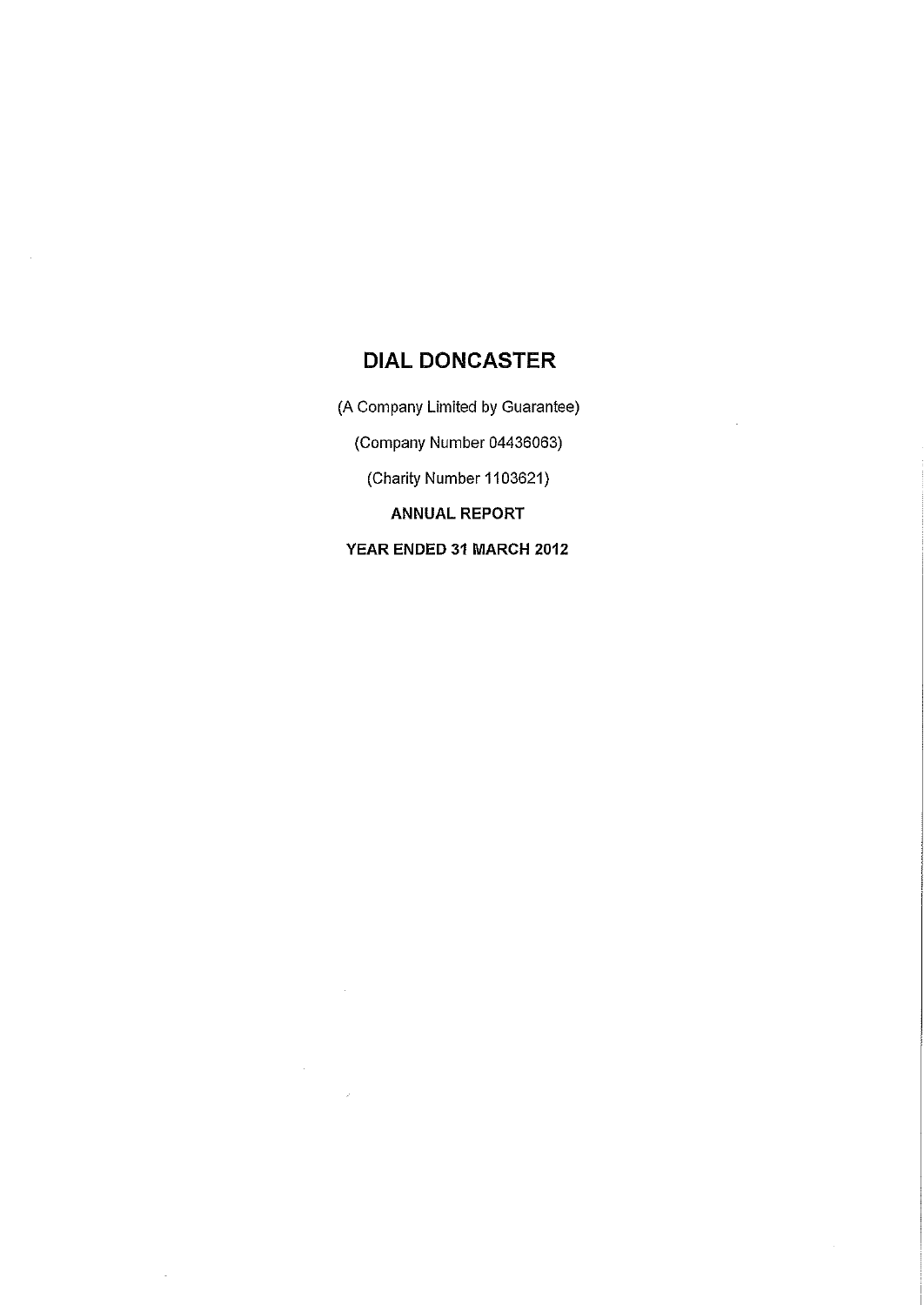$\sim$ 

 $\hat{\mathcal{A}}$ 

# **CONTENTS**

|                                                | Page      |
|------------------------------------------------|-----------|
| <b>Report of the Trustees</b>                  | $1 - 9$   |
| <b>Statement of Trustees' Responsibilities</b> | 10        |
| Independent Auditor's Report                   | $11 - 12$ |
| <b>Statement of Financial Activities</b>       | 13        |
| <b>Balance Sheet</b>                           | 14        |
| <b>Notes to the Financial Statements</b>       | $15 - 26$ |

 $\bar{\beta}$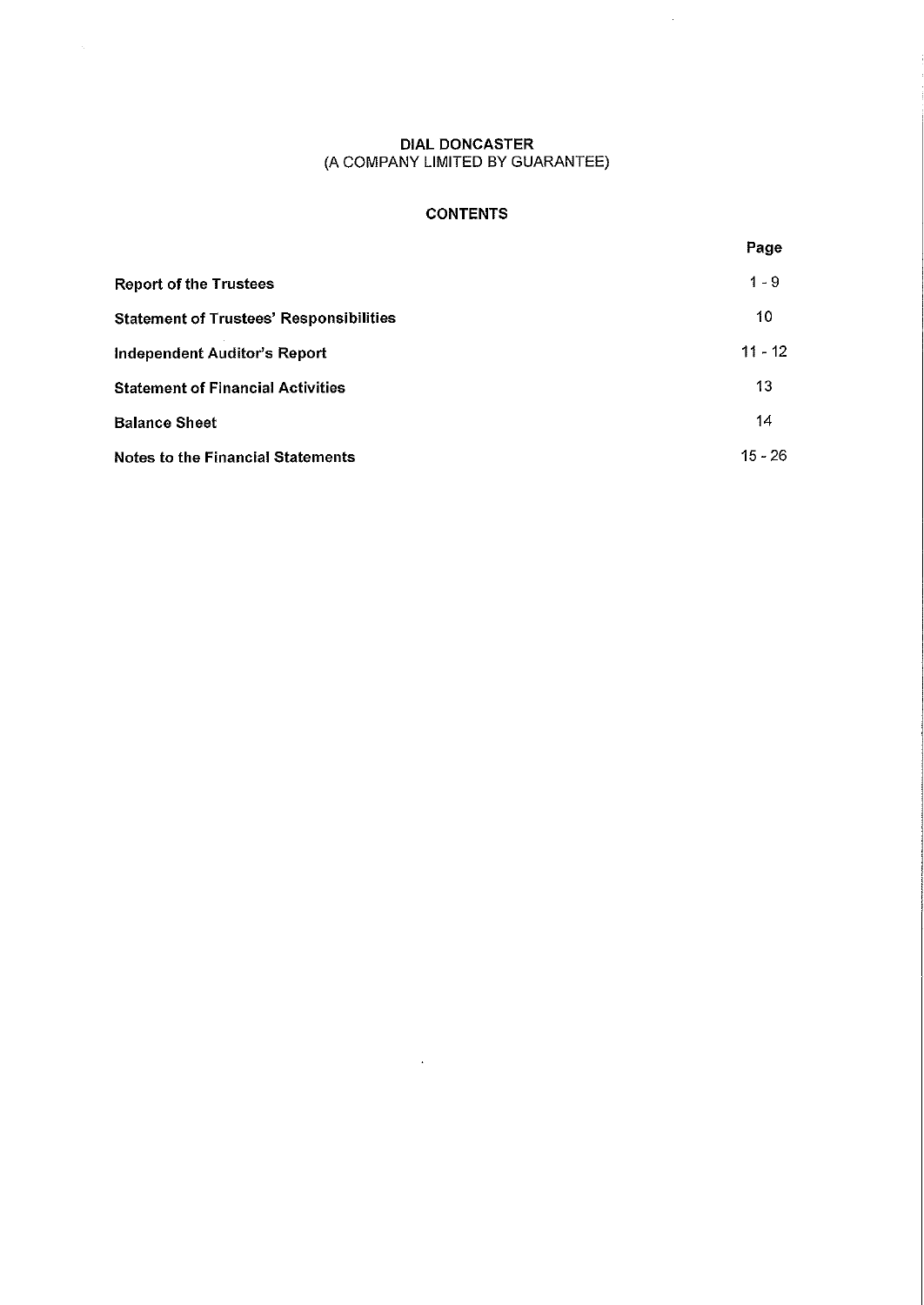### **TRUSTEES' REPORT FOR THE YEAR ENDED 31 MARCH 2012**

The Trustees are pleased to present their report together with the financial statements of the charity for the year ended 31 March 2012.

### **Reference and Administrative Information**

 $\hat{\boldsymbol{\beta}}$ 

Community Development Manager

| Charity name:                                                                                                              | <b>DIAL Doncaster</b>                                                                                                                                                                        |
|----------------------------------------------------------------------------------------------------------------------------|----------------------------------------------------------------------------------------------------------------------------------------------------------------------------------------------|
| Charity registration number:                                                                                               | 1103621                                                                                                                                                                                      |
| Company registration number:                                                                                               | 04436063                                                                                                                                                                                     |
| Registered office and operational address:                                                                                 | Unit 9/11 Shaw Wood Business Park<br>Shaw Wood Way<br>Doncaster<br>DN <sub>2</sub> 5TB                                                                                                       |
| <b>Trustees/Management Committee</b>                                                                                       |                                                                                                                                                                                              |
| President                                                                                                                  | Rosie Winterton MP                                                                                                                                                                           |
| Chairperson<br>Vice Chairperson                                                                                            | Dr S P Ekins<br>Mrs J Smith                                                                                                                                                                  |
| <b>Charity Trustees</b><br>$\tilde{\phantom{a}}$                                                                           | Mr J Dunlop<br>Mrs E Dunlop<br>Dr S P Ekins<br>Mrs S Hope<br>Mrs A Laud<br>Mr D Lister<br>Ms D Osborne<br>Ms M Shores (resigned 20 August 2012)<br>Mrs B M Smith<br>Mrs J Smith<br>Ms E Ward |
| Directors of the Company                                                                                                   | Dr S P Ekins<br>Mrs A Laud                                                                                                                                                                   |
| <b>Company Secretary</b>                                                                                                   | Mrs P Arrand                                                                                                                                                                                 |
| <b>Senior Management Team</b>                                                                                              |                                                                                                                                                                                              |
| <b>Chief Executive</b><br><b>Deputy Chief Executive</b><br>Office Manager<br>Finance Manager<br><b>Information Manager</b> | Mrs P Arrand<br>Mr K Lee<br>Mr M Talbot<br>Mrs P Barnett<br>Ms L Lee                                                                                                                         |

Mr J Burke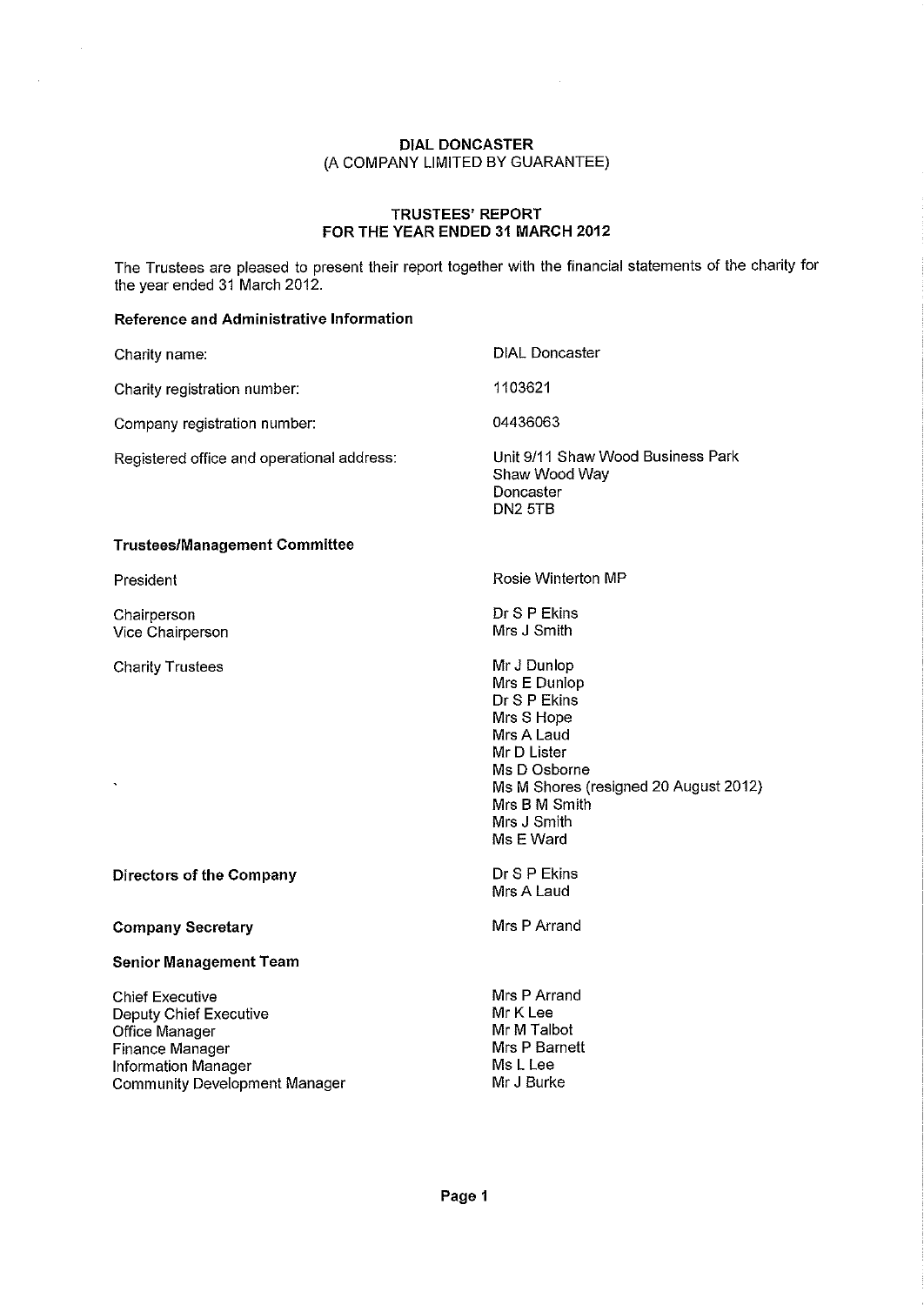# TRUSTEES' REPORT FOR THE YEAR ENDED 31 MARCH 2012

Auditor

Bankers

PKF (UK) LLP 2nd Floor Fountain Precinct Balm Green Sheffield S1 2JA

Yorkshire Bank plc St Sepulchre Gate Doncaster DN1 1SJ

**Solicitors** 

Taylor Bracewell 17-23 Thorne Road Doncaster DN1 2RP

### Structure, Governance and Management

#### Governing Document

DIAL Doncaster is a charitable Company Limited by Guarantee and is governed by its Memorandum and Articles. It has two Directors and a Company Secretary. In the event of the company being wound up, members are required to contribute an amount not exceeding £1.

### Members of the Management Committee

The "Charity Trustees", for the purposes of charity law are known as Members of the Management Committee. Members of the Management Committee who served during the year and up to the date of this report are set out on page 1. Two "Trustees", Dr S P Ekins and Mrs A Laud, are also Directors of the Limited Company.

DIAL Doncaster is managed by the Management Committee comprising of up to 15 elected Trustees. The Committee is responsible for ensuring the organisation is working within the bounds of the Memorandum and Articles. Members are service users, a volunteer representative, a JP, retired business people and representatives from other charities and statutory bodies.

Committee Members are elected at the charity's Annual General Meeting.

The Board of Trustees have a detailed knowledge in a wide range of fields (for example Manager of an organisation for Children with Special Needs, Head Occupational Therapist, Social Worker, Manager of Doncaster Partnership for Carers, etc). The Trustees provide details of their skills and experience to the charity to ensure it maintains an appropriate level of skill within the Board.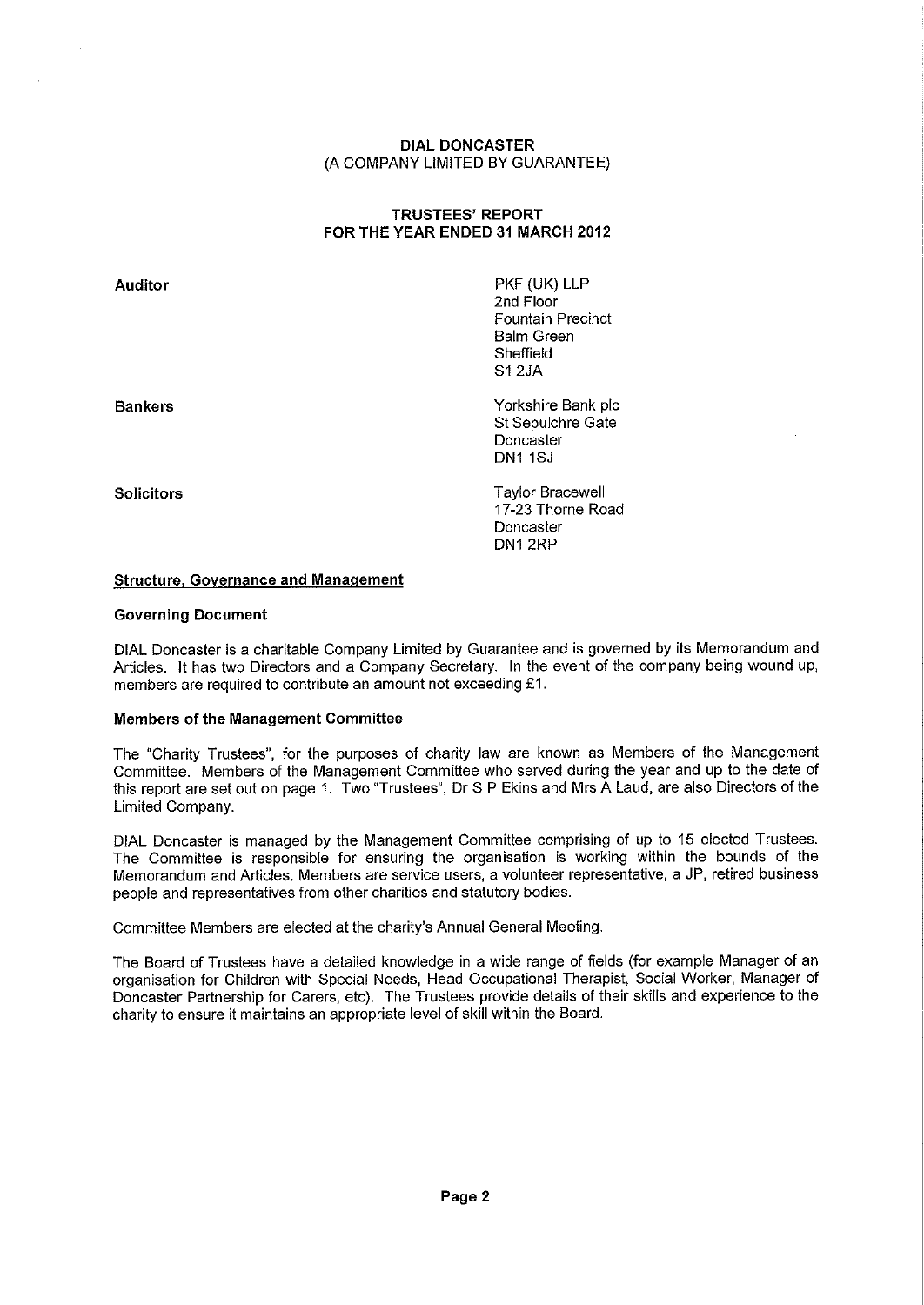### TRUSTEES' REPORT FOR THE YEAR ENDED 31 MARCH 2012

### Trustee Induction and Training

All new Members have an Induction into the organisation and training courses are offered.

The Trustees are familiar with the work of the charity and they are encouraged to visit the services provided. New Trustees meet with the existing Committee to familiarise themselves with the charity and the context within which it operates. Areas covered:

- The obligations of Management Committee Members.
- The main documents which set out the operational framework of the charity including the Memorandum and Articles.
- Resourcing and the current financial position as set out in the latest published accounts.
- The vision and values of the charity and future plans, objectives and targets as laid out in DIAL Doncaster's Business Plan.

Trustees are also provided with information and signposted to the various Charity Commission publications.

#### Risk Management

The Trustees have examined the major strategic, business and operational risks which the charity faces and confirm that systems have been established to mitigate the significant risks. The risk management started with an examination of core operations and categories of assets. Throughout the process the Committee and Staff determined the levels of risk the organisation could withstand and the cost effectiveness of activities the organisation could undertake to minimise the risk. The Committee considered all the different types of risk that the organisation might face. There may be some overlap, but generally these included risks arising from:

- Management Committee/legal structure.
- The fact that DIAL employs staff loss of key people, recruitment difficulties, insecure jobs, long-term sickness.
- The services the organisation offers competition, duplication of services by other organisations.
- The services delivered loss of reputation.
- Use of information technology.
- Use of premises and equipment outgrow building, equipment becomes out of date.
- Financial procedures.
- Reliance on grants and other external factors economic climate, public sector spending cuts, loss of funding.
- Operation and success of charity shops, shop closure.
- Operation and success of assets for hire, closure.
- Management of cash flow.

For each risk, or groups of similar risks, it was considered firstly how it was likely to occur and, secondly, how serious the impact would be.

Management Committee Members are fully aware of their responsibilities regarding the organisation.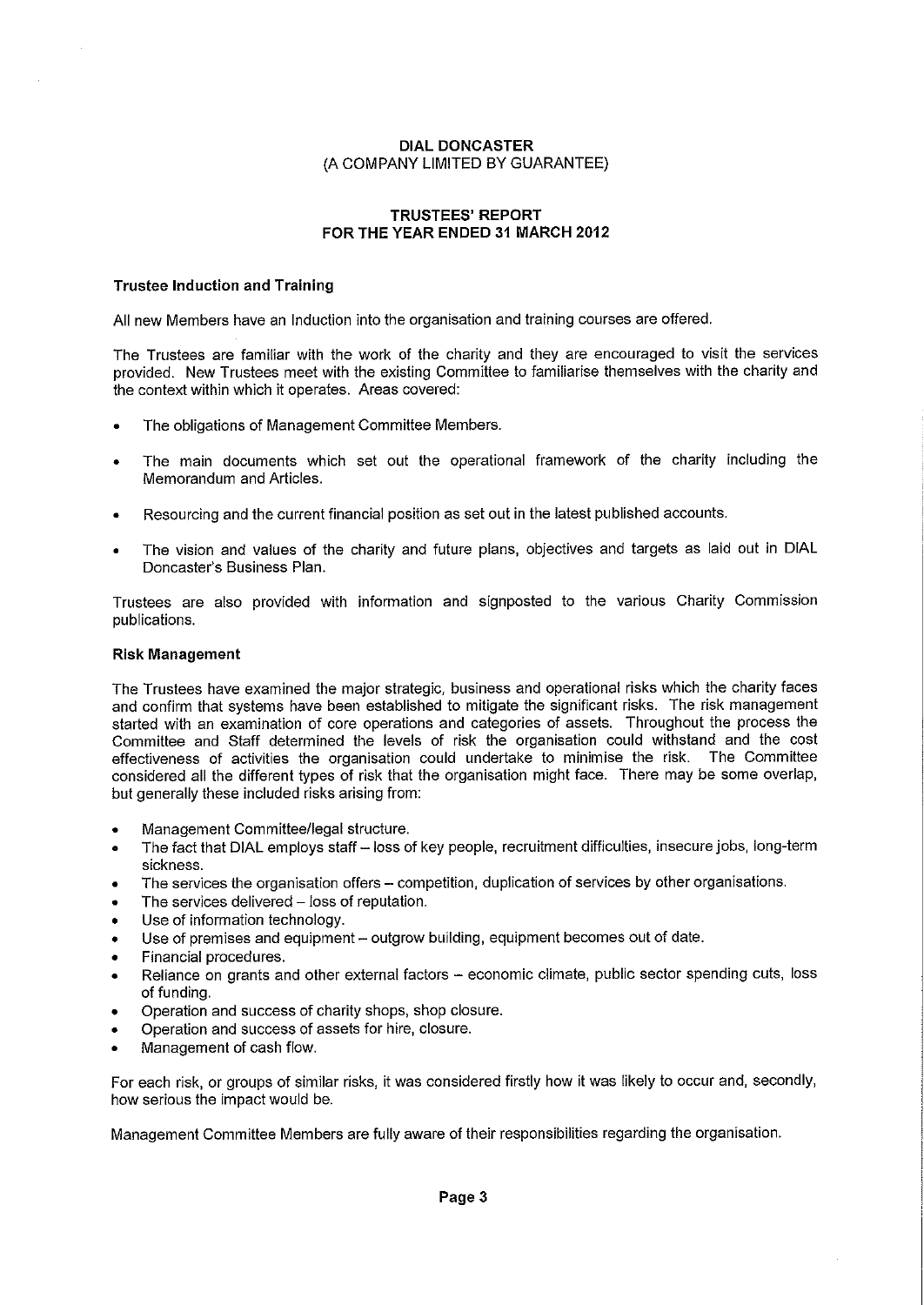### TRUSTEES' REPORT FOR THE YEAR ENDED 31 MARCH 2012

#### Organisational Structure

The Committee meets bi-monthly and receives detailed reports from the Chief Executive and Finance Manager. The volunteers can have a representative on the Committee. At present this position is vacant. There is also a Finance Sub-Group and a Staffing Sub-Group.

Managers of the company are:

Chief Executive Deputy Chief Executive Office Manager Finance Manager Information Manager Community Development Manager

The Chief Executive is responsible to the Trustees via bi-monthly meetings. In the absence of the Chief Executive, the Deputy Chief Executive will take on this role. All Team Leaders line manage staff and volunteers.

There are currently 23 paid staff and 46 volunteers.

#### Related Parties

DIAL Doncaster is proactive in collaborating with voluntary and statutory agencies in order to provide an appropriate service for disabled people. Cross referral is done with other agencies and meetings are held to share information and provide mutual support.

#### Objectives and Activities

### Key Organisational Themes and Public Benefit Statement

The organisation provides a range of high quality and continually improving services to enhance the quality of life of disabled people throughout the Doncaster Metropolitan Borough.

#### Public Benefit Statement

The Trustees have had regard to the guidance issued by the Charity Commission in relation to Public Benefit in determining the actions and objectives of the Charity. The Trustees also confirm that they have complied with the duty in Section 4 of the Charities Act 2006.

DIAL Doncaster's services are available to people with any disability (physical, sight or hearing impairment, learning difficulties or mental health problem). The service is also offered to those with long term health conditions (e.g. cancer, heart disease), carers, statutory and voluntary healthcare professionals, and local businesses and schools that need information to support the people they are caring and providing a service for.

The Trustees feel it is clear from the Charity's objectives and aims, the targets set for the Charity and its performance against those targets that DIAL Doncaster brings substantial public benefit.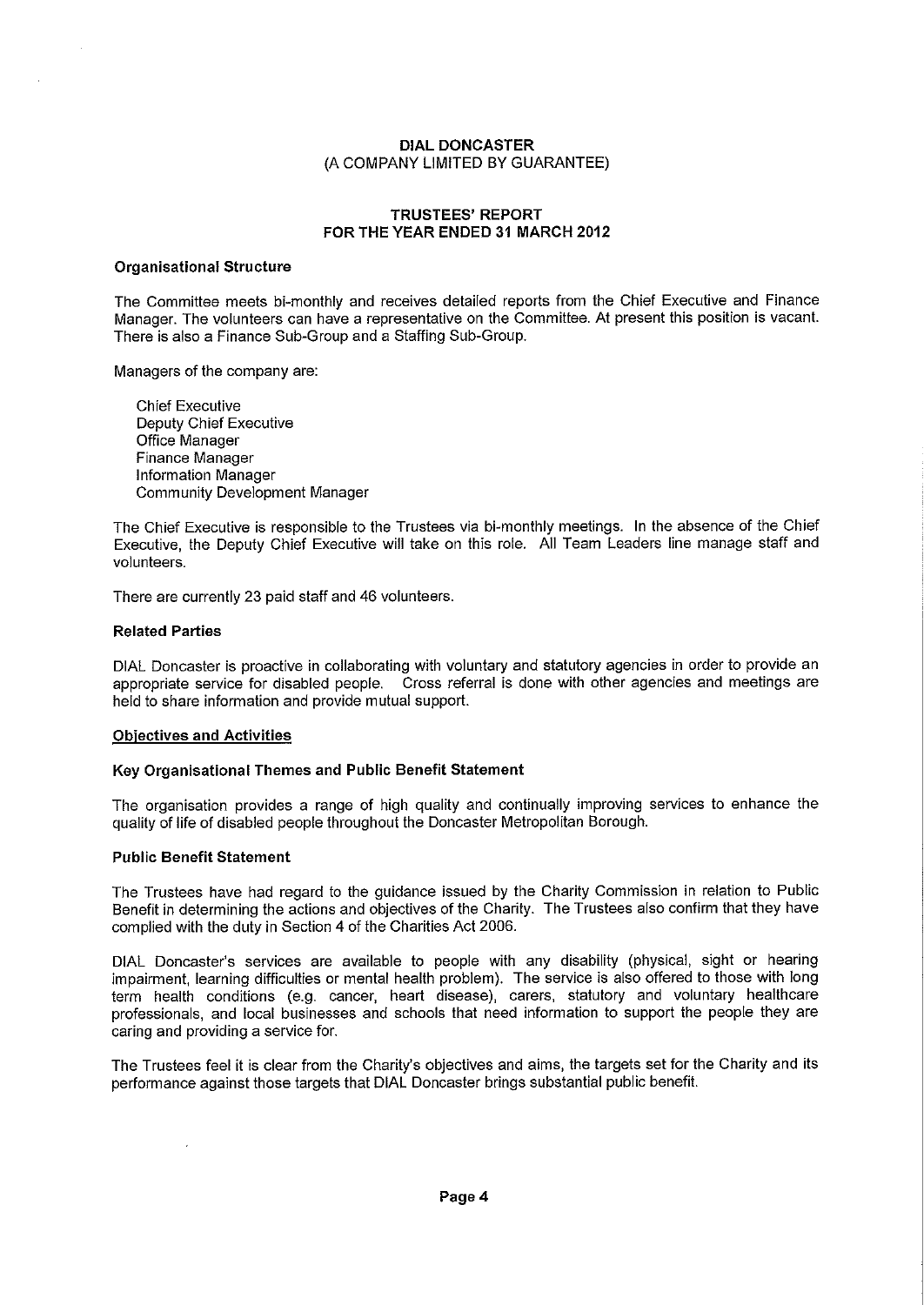### TRUSTEES' REPORT FOR THE YEAR ENDED 31 MARCH 2012

#### Information, Advice and Support

This is done primarily through the provision of information, advice and support to empower disabled people and also lead to their participation in influencing DIAL's other services, which are developed in a way that meets their needs.

The service is delivered by telephone contact, letters, personal contact (office or home visits), outreach surgeries and via DIAL's website and seven touch screen kiosks (placed in GP surgeries and NHS Doncaster's Patient and Liaison Support Office). DIAL's service users also have direct access to the organisation's database and resources area. DIAL publishes information booklets, such as DIAL's Disability Information Guide, and fact sheets on a variety of subjects, including Equipment for Independent Living, Wheelchair Hire, Housing, Disabled Facilities Grant, Arts, Leisure, Personal Budgets, etc.

DIAL's service users often need help and support in making use of this information. Advice and advocacy involves staff members discussing the options available and helping service users to decide on an appropriate course of action.

#### Welfare Benefits

DIAL Doncaster gives a full Welfare Benefits Service which assists clients to complete difficult and complicated benefits forms. The service provides clear explanation of benefit decisions, and if required to challenge those decisions, up to first tier tribunal cover. The Benefits Service can be accessed by service users at DIAL's main office, one of its satellite locations or by home visits. Telephone advice is also given to clients and information can be obtained from DIAL's website.

DIAL's Welfare Benefits Team is in its eighteenth year, having commenced in October 1994 and starting with one Welfare Benefits Officer. It now has five Specialist Advisers, two Administrative Staff and two Volunteers. The need for welfare benefits advice shows that continued expansion will remain an integral part of DIAL's services in the future and now incorporates debt and housing issues.

#### BME Communities

DIAL Doncaster has a Black and Minority Ethnic Community Officer who gives advice and support for Doncaster's ethnic communities. This is done via the Helpline or workshops and events. Information days are also arranged and gentle exercise classes. Four volunteers from different ethnicities (e.g. Pakistani - 2, Polish and Chinese) assist with this service.

#### Awareness and Equality

To promote awareness and equality within the Doncaster Metropolitan Borough, DIAL's Community Development Team run training workshops at local primary schools and after-school groups on Disability Awareness and Equality. This training is also given to other organisations. Talks to voluntary and community groups are undertaken, and DIAL staff have a presence on local and regional development bodies. DIAL Doncaster has fully accessible offices.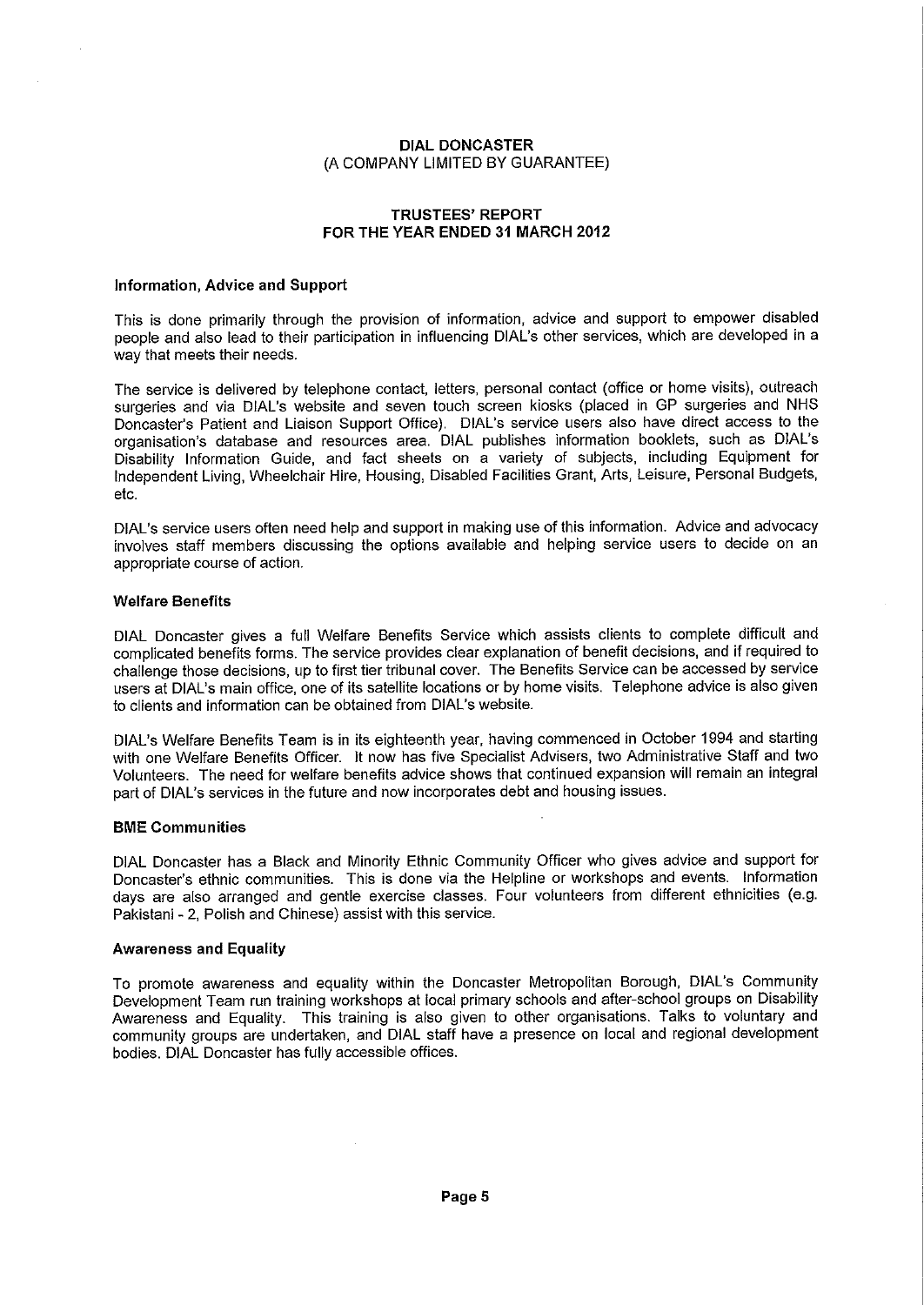### **TRUSTEES' REPORT FOR THE YEAR ENDED 31 MARCH 2012**

### **Other Services**

Other services offered by DIAL Doncaster are:

- Access recommendations and audits
- Wheelchair hire for short term loans
- Photography Service for people needing passport, identity or blue badge photographs.
- Selling RADAR keys (national toilet scheme) and car stickers
- Charity shops for recycling goods and selling inexpensive items in deprived areas
- Hire of a holiday lodge on the Marton Mere site, Blackpool, that is fully adapted for disabled people
- Hire of a caravan on the Golden Sands site Mablethorpe
- Hire of a high dependency changing unit
- Support with Personalisation Programme
- Assistance with Blue Badge forms.

#### **Aims of the Organisation**

DIAL Doncaster's Mission Statement is:

"We aim to provide an easily accessible Information and Advisory Service for people who live in the Doncaster area. By providing this service we aim to raise the awareness of disability issues in order to influence change. We aim to empower and enable disabled people to live a more enriched and independent life".

DIAL Doncaster aims to continuously improve the quality of its existing services and to introduce new services to meet the needs of its client group. The organisation will endeavour to expand all aspects of its work and, most importantly, the knowledge and skills of its paid and unpaid staff through development and training.

#### **Achievements and Performance**

#### **Quality Marks**

All staff, paid and unpaid, are responsible for delivering quality services, monitoring needs and developing new services to meet them.

#### **Investors in People**

DIAL Doncaster (and its predecessor, the unincorporated charity) was the first voluntary organisation in the country to achieve this accolade in 1997 and has been successfully assessed every three years since.

# **Advice Quality Standard (Previously Community Legal Service)**

DIAL has "specialist" recognition in welfare benefits and "general help with case work" for disability.

#### **ISO 9001**

DIAL Doncaster has been successful this year in retaining this quality mark which will help when submitting tenders for Contracts from statutory bodies.

### **Investing in Volunteers**

DIAL Doncaster was successful in achieving this quality standard in February 2011, recognising the excellent work the organisation does with volunteers. Being one of only three organisations in Doncaster to have achieved this is a great accolade.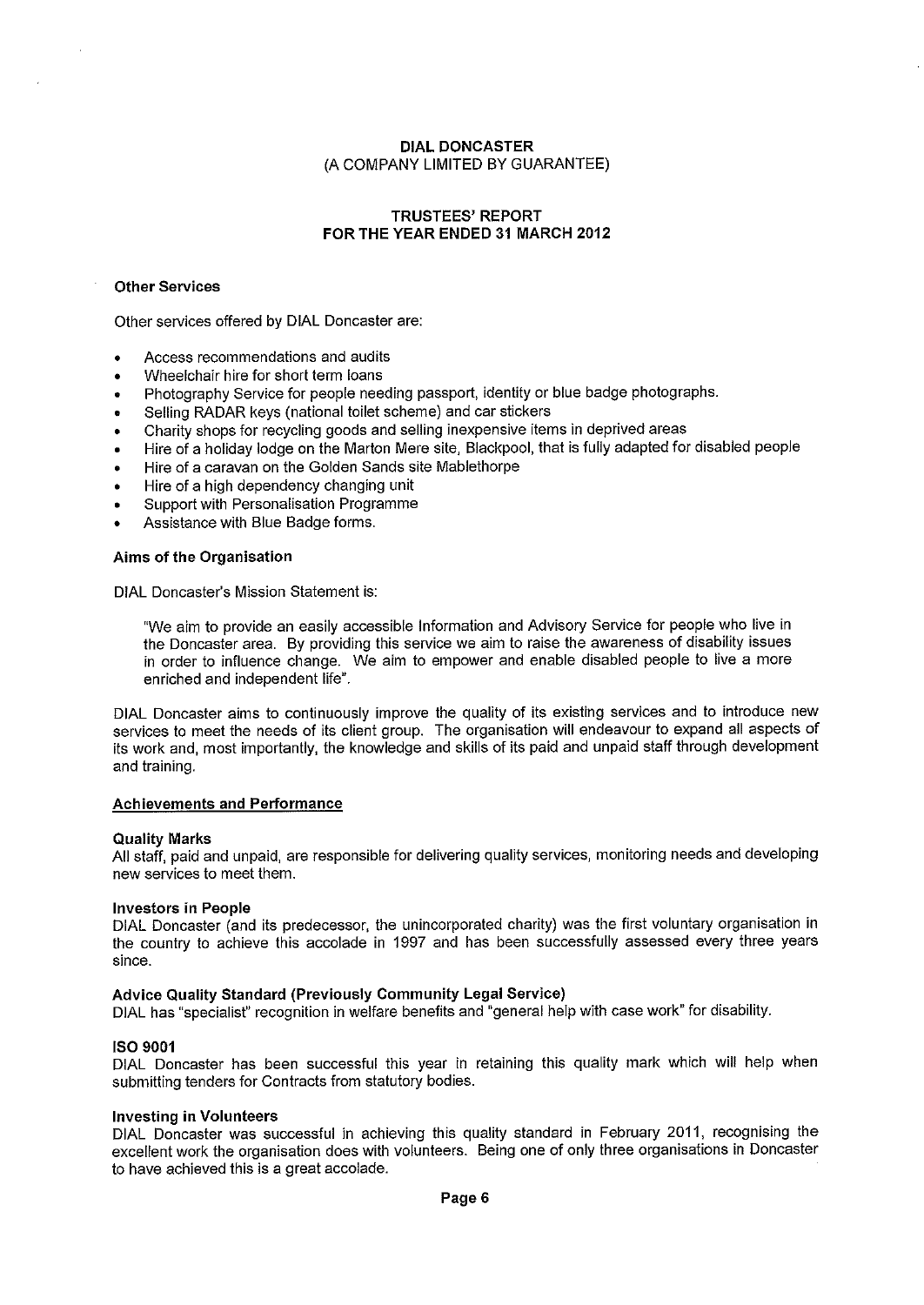### TRUSTEES' REPORT FOR THE YEAR ENDED 31 MARCH 2012

### Customer First

DIAL Doncaster was successful in achieving this quality standard in February 2012. The assessor stated that of those applying only 30% passed at the first attempt.

### Other Quality Marks

The organisation also has the CHAS Quality Mark and Positive about Disabled People Award.

#### Targets for April 2011 — March 2012

- 1. To obtain further funding for a Helpline Adviser, and a Financial Inclusion Officer.
- 2. To extend our services through the Aiming High Project who may gift DIAL with a caravan and a people carrier.
- 3. To retain the standard that improved the quality of volunteering and acknowledged the enormous contribution made by volunteers.
- 4. To continue supporting disabled people through the complex application process of personal budgets for social care.
- 5. To continue to represent at Appeal Tribunals for people who have been refused eligible benefits.
- 6. To update and reprint DIAL's popular Disability Information Directory.
- 7. To continue to arrange physical activities and health related workshops for people from the BME communities.
- 8. To review and update the business plan.

#### Achievements against these targets

The Trustees, staff and volunteers have made strenuous efforts to achieve these targets

The achievements of the charity during the year include :-

- We have been awarded further funding to continue and support the Debt Service from the Big Lottery Fund.
- A caravan, people carrier and a high dependency changing unit have been gifted by the Aiming High Project.
- Three DIAL Welfare Rights Officers are now representing at Tribunals and 295 were done during the year.
- 5,000 Disability Information Directories were printed and distributed.
- An Away Day in February 2012 was arranged to review and update the Business Plan.
- We successfully achieved the Customer First Quality Standard in February 2012.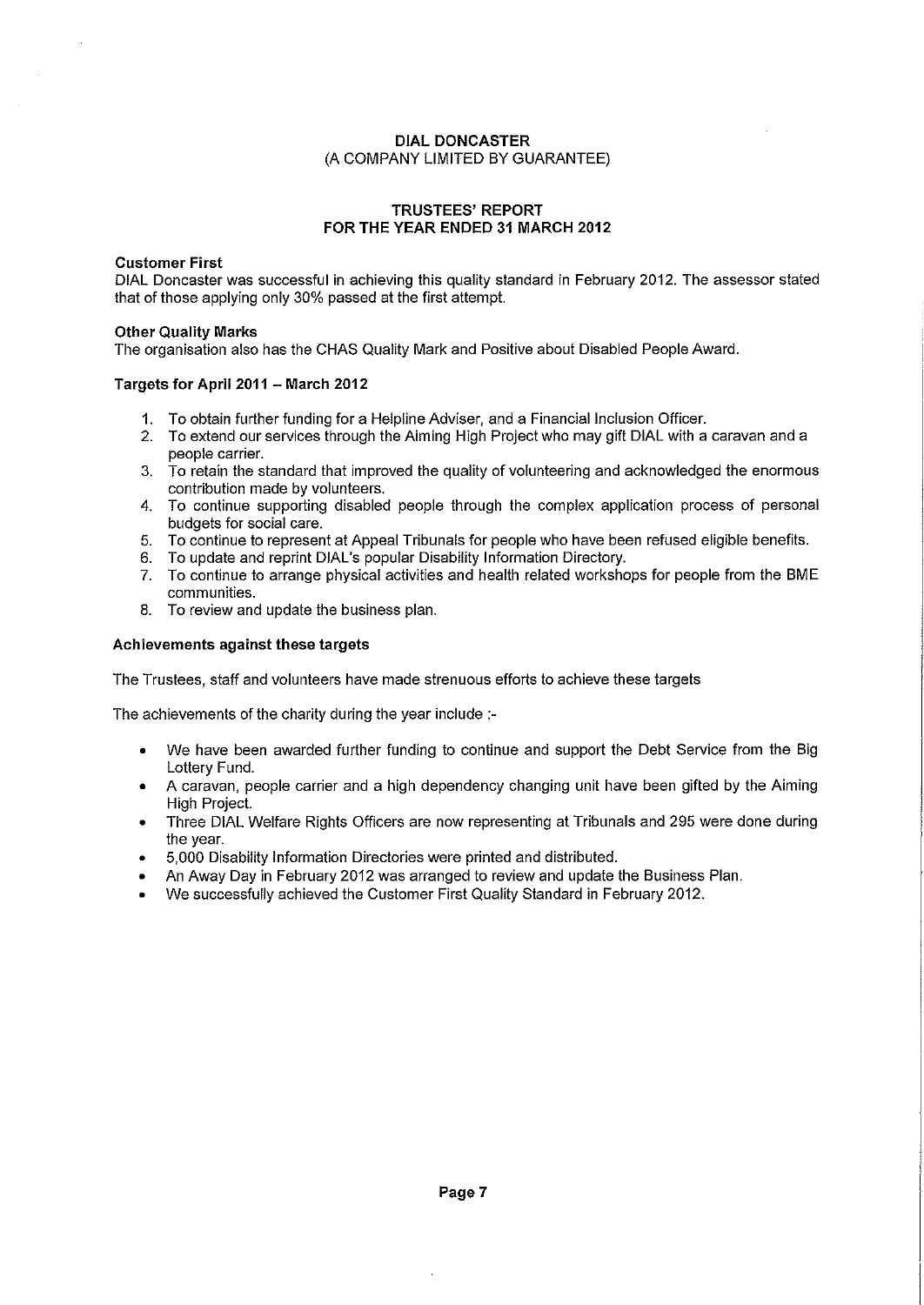#### TRUSTEES' REPORT FOR THE YEAR ENDED 31 MARCH 2012

#### Targets for April 2012- March 2013

To retain the standard that improved the quality of volunteering and acknowledged the enormous contribution made by volunteers.

To continue supporting disabled people through the complex application process of personal budgets for social care.

To continue to represent at Appeal Tribunals for people who have been refused eligible benefits.

To update and reprint DIAL's popular Disability Information Directory.

To continue to arrange physical activities and health related workshops for people from the BME communities.

To expand our premises to extend our services, e.g. more office visits for the welfare benefits clients, a counselling service and to hold in-house/external training sessions.

Targets are reviewed on an on-going basis.

#### Financial Review

#### Principal Funding Sources

Doncaster MBC continues to support DIAL Doncaster with core funding.

The Big Lottery Reaching Communities Fund continues to support a Helpline Adviser, BME Officer and Financial Inclusion Officer, and has granted additional funding for advice services to break the cycle of debt and deprivation.

The Big Lottery Reaching Communities Fund continues to support Disability Awareness/Equality Training for school children and after school groups.

The Coalfields Regeneration Trust Fund has granted funding for a volunteer co-ordinator.

Lloyds TSB continues to fund DIAL Doncaster to provide a Personalisation Project.

Grants are generally for a maximum of three years and, as funders are not usually willing to finance existing projects, the Charity is still constantly searching for alternative sources of funding to enable it to continue these services and help towards sustainability.

Within DIAL's unrestricted funds there is an amount of £163,372 held as a provision against costs arising from any necessary run down in activity due to reduction or withdrawal of funding. The sum is based upon operating costs for a period of three months and any redundancy costs. Fixed assets show an amount of £30,892 in unrestricted funds and £56,338 in restricted funds.

Donations have reduced from £4,274 in 2010/11 to £2,609 in 2011/12. DIAL's core funding for developing existing services still remains extremely difficult and has again risen very little. The office sales including the Wheelchair Hire Service, RADAR keys, Blue Badge photos and car stickers are self supporting.

DIAL has had a successful year regarding funding but, as always, is still striving to look at ways of increasing its income to enable an extremely valuable service to continue for the local community.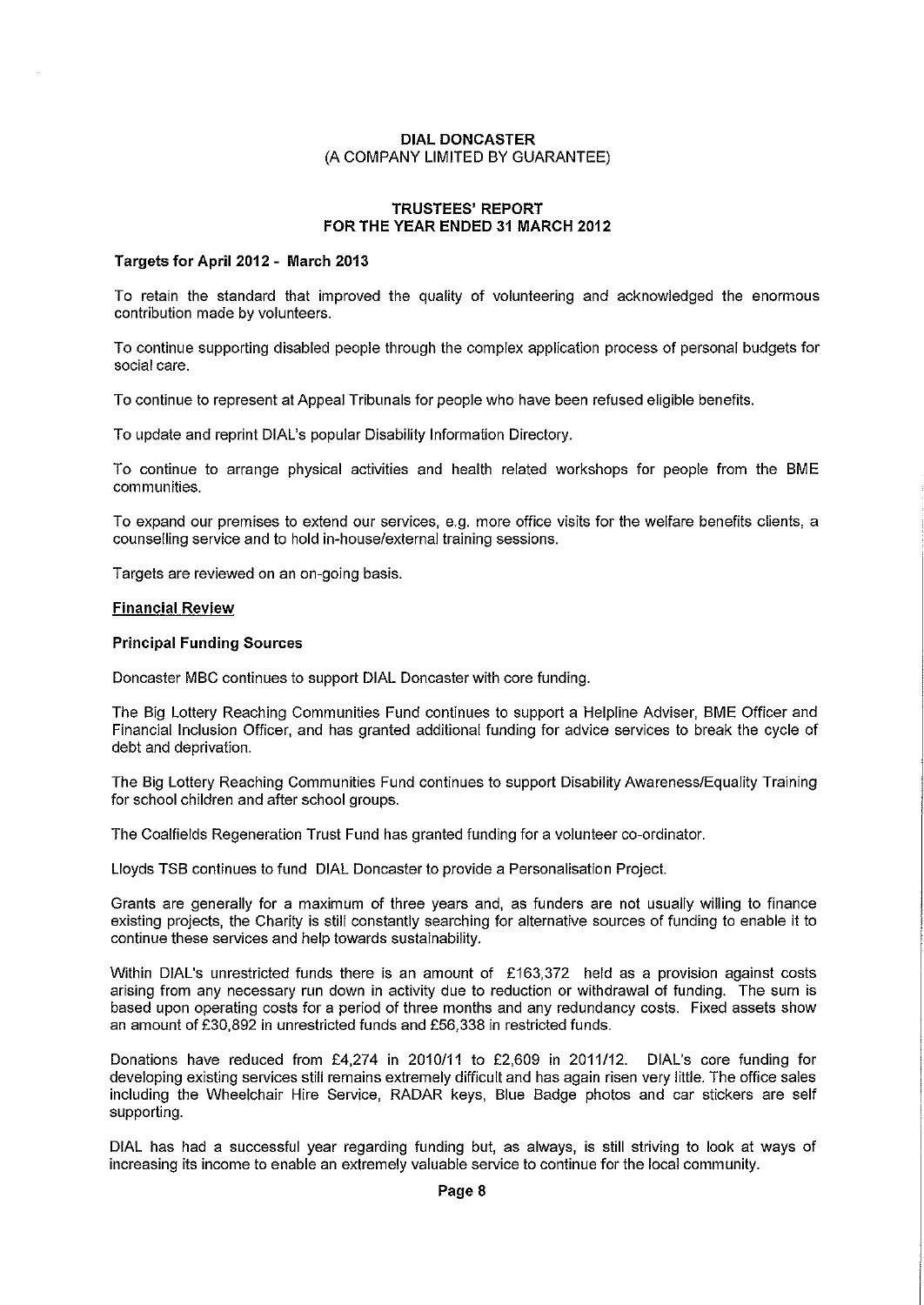### **TRUSTEES' REPORT FOR THE YEAR ENDED 31 MARCH 2012**

### **Investment Policy**

# **Reserves policy**

It is the policy of the organisation to maintain funds to provide reserves at a level which equates to approximately 3 months' run-down costs should the organisation lose its funding.

#### **Plans for the future**

**DIAL** Doncaster has a three-year Business Plan which sets out what the organisation is currently doing and how it intends to improve and develop over the next three years. The Plan is reviewed annually and brought to the Committee annually to discuss progress. The plan is drawn up following a one day workshop involving trustees, paid and unpaid staff.

From this it was agreed that DIAL Doncaster should research avenues to become more sustainable and not rely entirely on grants. **DIAL** Doncaster is looking at charity shops, assets for hire and services such as access audits to help towards this.

All services provided should continue to be developed to help the growing needs of disabled people and those with ill health in the Doncaster area.

### **Provision of information to auditor**

So far as each of the trustees is aware at the time the report is approved

- There is no relevant audit information of which the company's auditor is unaware; and
- The trustees have taken all reasonable steps that they ought to have taken in order to make themselves aware of any relevant audit information and to establish that the auditor is aware of that information.

#### **Auditor**

The auditor, PKF (UK) **LLP,** will be proposed for reappointment.

This report has been prepared in accordance with the Statement of Recommended Practice: Accounting and Reporting by Charities (issued in March 2005) and in accordance with the special provisions relating to companies subject to the small companies regime within part 15 of the Companies Act 2006.

Approved by the Management Committee on  $1^{\circ}$   $1^{t}$   $3e<sub>0</sub>$   $30^{t}$  2 and signed on its behalf by:

Dr SLP Ekins  $\ell$ . Fui,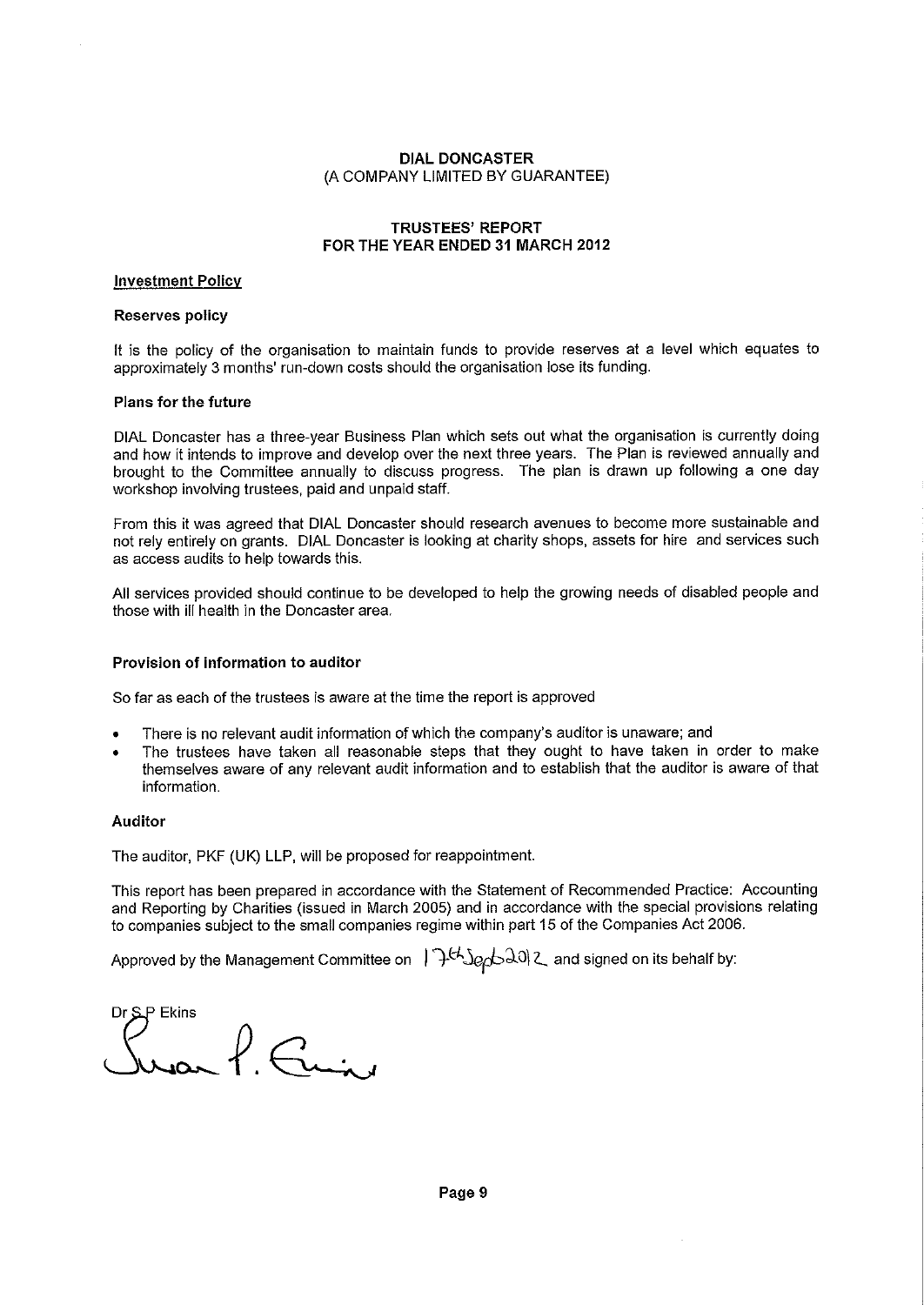### **STATEMENT OF TRUSTEES' RESPONSIBILITIES FOR THE YEAR ENDED 31 MARCH 2012**

The trustees are responsible for preparing the trustees' annual report and the financial statements in accordance with applicable law and United Kingdom Accounting Standards (United Kingdom Generally Accepted Accounting Practice).

Company law requires the trustees to prepare financial statements for each financial year. Under company law the trustees must not approve the financial statements unless they are satisfied that they give a true and fair view of the state of affairs of the charity and of the incoming resources and application of resources, including its income and expenditure, of the charity for the year. In preparing those financial statements the trustees are required to:

- select suitable accounting policies and then apply them consistently;
- observe the methods and principles in the Charities SORP;
- make judgements and accounting estimates that are reasonable and prudent;
- prepare the financial statements on the going concern basis unless it is inappropriate to presume that the charity will continue in business.

The trustees are responsible for keeping adequate accounting records that are sufficient to show and explain the charity's transactions and disclose with reasonable accuracy, at any, time the financial position of the charity and enable them to ensure that the financial statements comply with the requirements of the Companies Act 2006. They are also responsible for safeguarding the assets of the charity and hence for taking reasonable steps for the prevention and detection of fraud and other irregularities.

The trustees are responsible for the maintenance and integrity of the corporate and financial information included on the charity's website. Legislation in the United Kingdom governing the preparation and dissemination of the financial statements and other information included in annual reports may differ from legislation in other jurisdictions.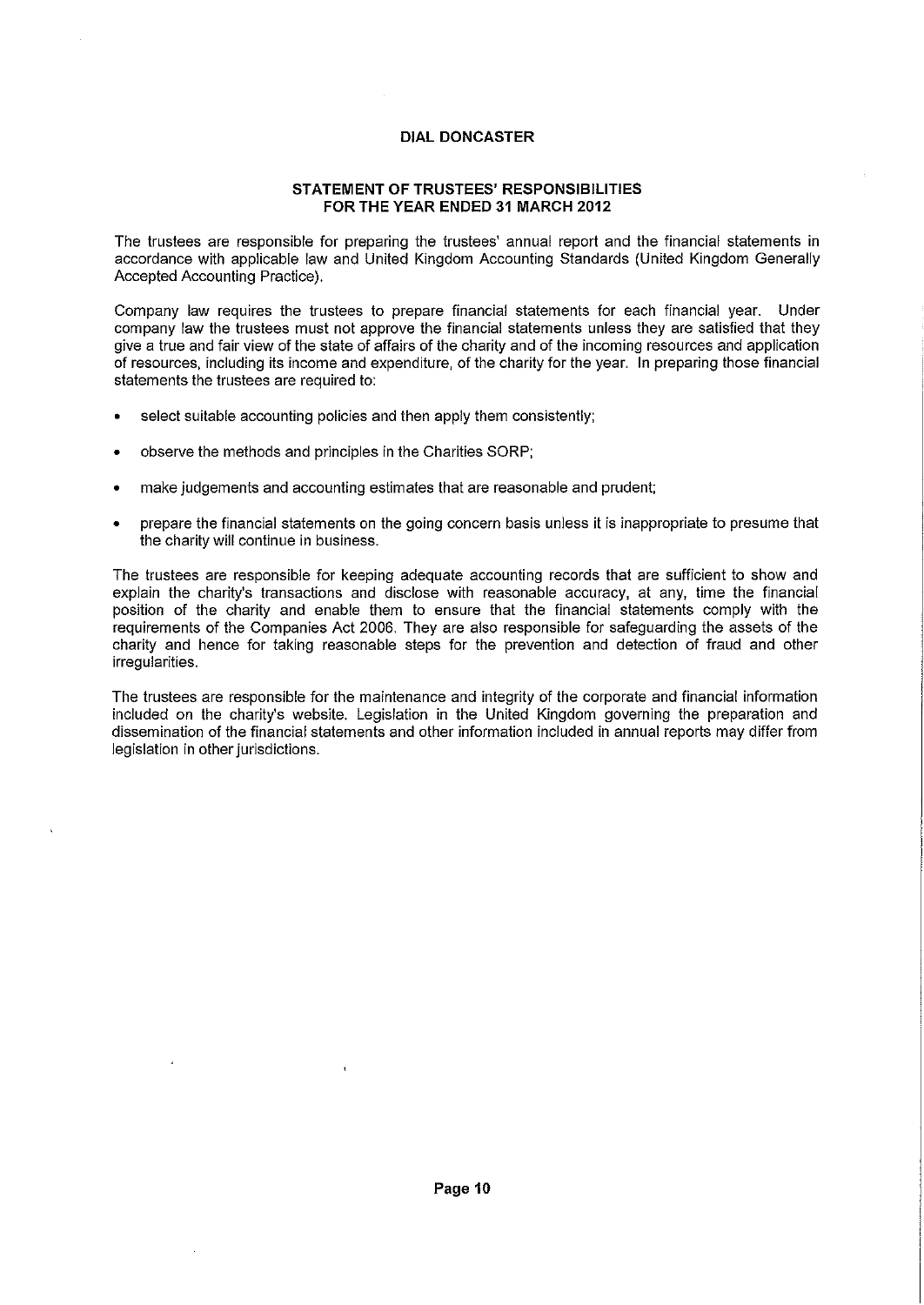### INDEPENDENT AUDITOR'S REPORT TO THE MEMBERS OF DIAL DONCASTER

We have audited the financial statements of DIAL Doncaster for the year ended 31 March 2012 which comprise the statement of financial activities, including the summary income and expenditure account, the balance sheet and the related notes. The financial reporting framework that has been applied in their preparation is applicable law and the Financial Reporting Standard for Smaller Entities (Effective April 2008) (United Kingdom Generally Accepted Accounting Practice applicable to Smaller Entities).

This report is made solely to the charity's members as a body, in accordance with Chapter 3 of part 16 of the Companies Act 2006. Our audit work has been undertaken so that we might state to the charity's members those matters we are required to state to them in an auditor's report and for no other purpose. To the fullest extent permitted by law, we do not accept or assume responsibility to anyone other than the charity and the charity's members as a body, for our audit work, for this report, or for the opinions we have formed.

### Respective responsibilities of trustees and auditor

As explained more fully in the statement of trustees' responsibilities, the trustees (who are also the directors of the company for the purposes of company law) are responsible for the preparation of the financial statements and for being satisfied that they give a true and fair view. We have been appointed as auditor under the Companies Act 2006 and report in accordance with that Act. Our responsibility is to audit and express an opinion on the financial statements in accordance with applicable law and International Standards on Auditing (UK and Ireland). Those standards require us to comply with the Auditing Practices Board's Ethical Standards for Auditors.

#### Scope of the audit of the financial statements

An audit involves obtaining evidence about the amounts and disclosures in the financial statements sufficient to give reasonable assurance that the financial statements are free from material misstatement. whether caused by fraud or error. This includes an assessment of: whether the accounting policies are appropriate to the charity's circumstances and have been consistently applied and adequately disclosed; the reasonableness of significant accounting estimates made by the trustees; and the overall presentation of the financial statements. In addition, we read all the financial and non-financial information in the Annual Report to identify material inconsistencies with the audited financial statements. If we become aware of any apparent material misstatements or inconsistencies we consider the implications for our report.

### Opinion on financial statements

In our opinion the financial statements:

- give a true and fair view of the state of the charity's affairs as at 31 March 2012 and of its incoming resources and application of resources, including its income and expenditure, for the year then ended;
- have been properly prepared in accordance with United Kingdom Generally Accepted Accounting Practice applicable to Smaller Entities; and
- have been prepared in accordance with the requirements of the Companies Act 2006.

#### Opinion on other matters prescribed by the Companies Act 2006

In our opinion the information given in the trustees' Annual Report for the financial year for which the financial statements are prepared is consistent with the financial statements.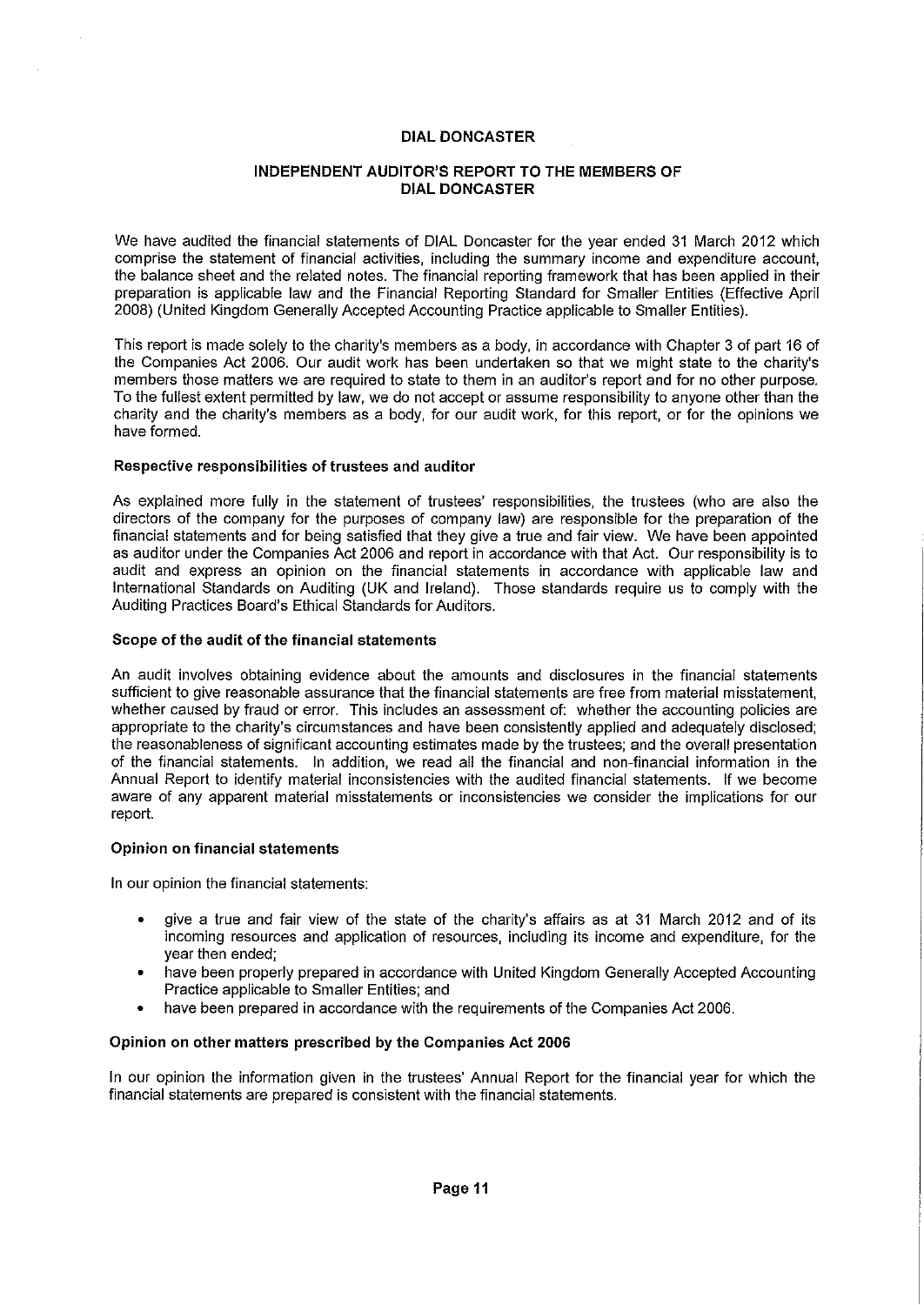### INDEPENDENT AUDITOR'S REPORT TO THE MEMBERS OF DIAL DONCASTER

# Matters on which we are required to report by exception

We have nothing to report in respect of the following matters where the Companies Act 2006 requires us to report to you if, in our opinion:

- adequate accounting records have not been kept in respect of the charity, or returns adequate for our audit have not been received from branches not visited by us; or
- the financial statements do not accord with the accounting records; or
- certain disclosures of trustee's remuneration specified by law are not made; or
- we have not received all the information and explanations we require for our audit; or
- the trustees were not entitled to prepare the financial statements in accordance with the small companies regime and take advantage of the small companies exemption in preparing the trustees' report.

 $\sqrt{\mathscr{C}_{\vec{e}}(\mathscr{C}_{\mathfrak{e}})}$  and

Edward Shepherd (Senior statutory auditor) for and on behalf of PKF (UK) LLP, Statutory auditor

Sheffield, UK 9 October 2012 PKF (UK) LLP is eligible to act as an auditor in terms of section 1212 of the Companies Act 2006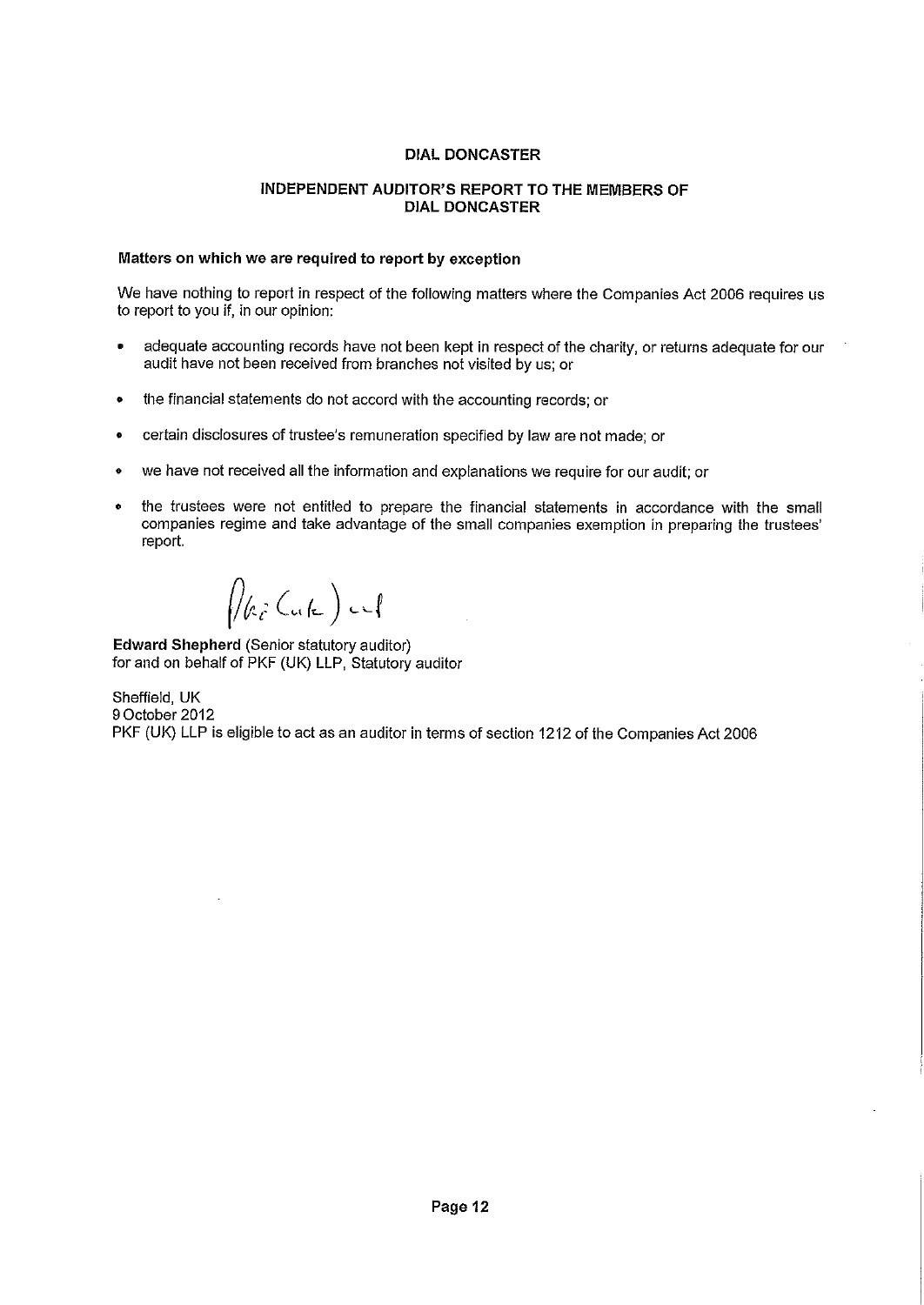#### **STATEMENT OF FINANCIAL ACTIVITIES (Including Income and Expenditure Account) FOR THE YEAR ENDED 31 MARCH 2012**

|                                                     |                |                     |                   | <b>Total</b>         | Total                |
|-----------------------------------------------------|----------------|---------------------|-------------------|----------------------|----------------------|
|                                                     |                | <b>Unrestricted</b> | <b>Restricted</b> | <b>Funds</b><br>2012 | <b>Funds</b><br>2011 |
| <b>Incoming Resources</b>                           | <b>Notes</b>   | <b>Funds</b><br>£   | <b>Funds</b><br>£ | £                    | £                    |
| Incoming resources from<br>generated funds:         |                |                     |                   |                      |                      |
| Voluntary income<br>Donations                       | $\overline{2}$ | 2,609               |                   | 2,609                | 4,274                |
| Activities for generating funds<br>Shop income      |                | 218,120             |                   | 218,120              | 185,136              |
| Investment income                                   | 3              | 570                 |                   | 570                  | 185                  |
| Other income                                        |                | 12,277              |                   | 12,277               | 12,919               |
| Incoming resources from<br>charitable activities:   |                |                     |                   |                      |                      |
| Grants and contracts                                | 4              | 116,659             | 409,789           | 526,448              | 493,239              |
|                                                     |                |                     |                   |                      |                      |
| <b>Total Incoming Resources</b>                     |                | 350,235             | 409.789           | 760,024              | 695,753              |
|                                                     |                |                     |                   |                      |                      |
| <b>Resources expended</b>                           |                |                     |                   | 172,267              | 163,427              |
| Costs of generating funds<br>Charitable activities  | 5<br>6         | 172,267<br>152,909  | 283,498           | 436,407              | 451,725              |
| Governance costs                                    | $\overline{7}$ | 10,620              |                   | 10,620               | 9,718                |
|                                                     |                |                     |                   |                      |                      |
| <b>Total resources expended</b>                     |                | 335,796             | 283,498           | 619,294              | 624,870              |
| Net incoming resources                              |                | 14,439              | 126,291           | 140,730              | 70,883               |
| Transfer between funds                              |                |                     |                   |                      |                      |
| Balances brought forward at<br>1 April 2011         |                | 321,605             | 43,433            | 365,038              | 294,155              |
| <b>Balances carried forward at</b><br>31 March 2012 |                | 336,044             | 169,724           | 505,768              | 365,038              |

The statement of financial activities includes all gains and losses in the year. All incoming resources and resources expended derive from continuing activities.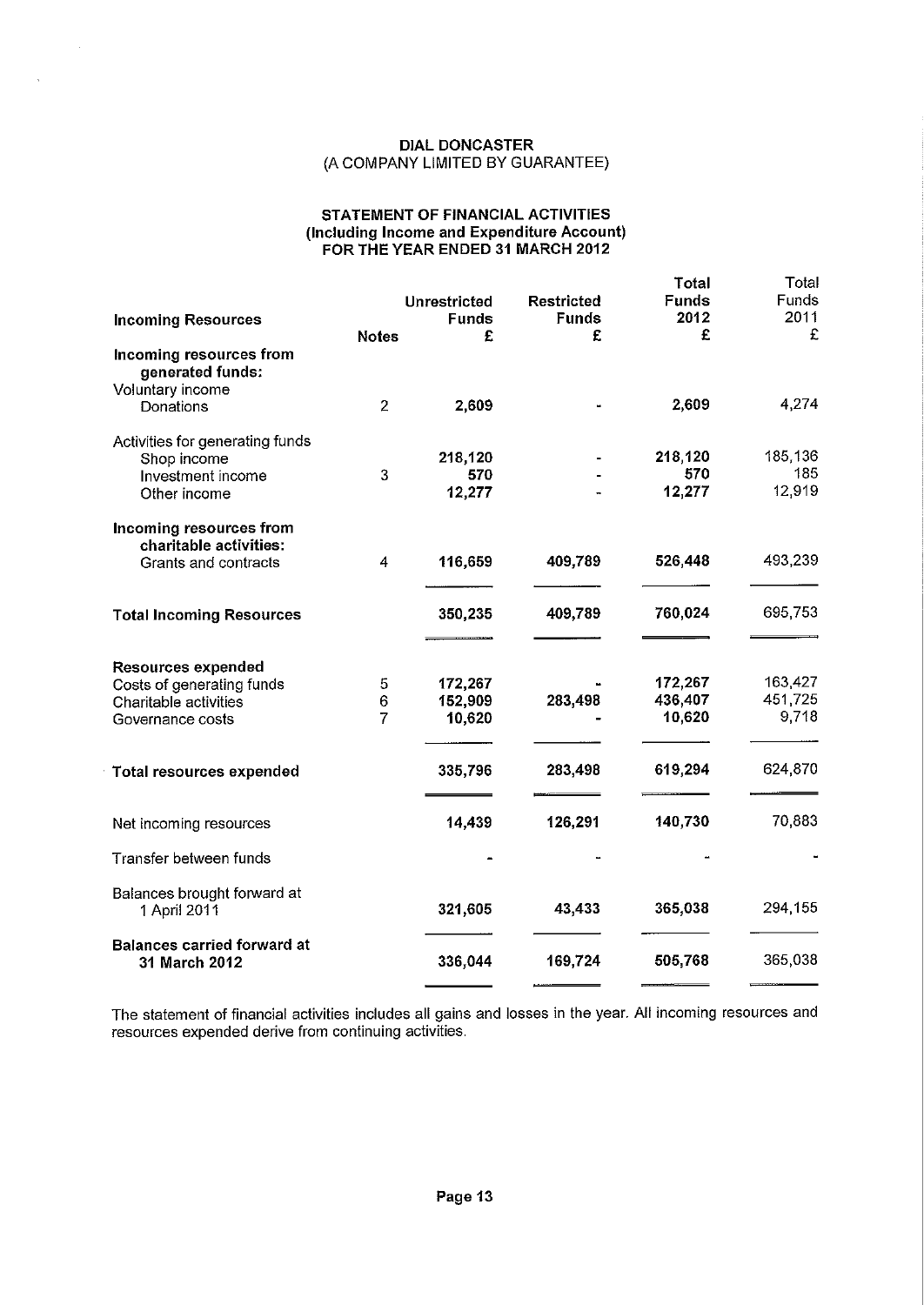#### **DIAL DONCASTER**  (A COMPANY LIMITED BY GUARANTEE) **REGISTERED NUMBER: 04436063**

### **BALANCE SHEET AS AT 31 MARCH 2012**

|                                                                                    | <b>Notes</b> | £                | 2012<br>£                     | £                | 2011<br>£                    |
|------------------------------------------------------------------------------------|--------------|------------------|-------------------------------|------------------|------------------------------|
| <b>Fixed Assets</b><br>Tangible assets                                             | 13           |                  | 87,230                        |                  | 48,646                       |
| <b>Current Assets</b><br>Debtors<br>Cash at bank and in hand                       | 14           | 7,734<br>434,796 |                               | 9,587<br>324,433 |                              |
|                                                                                    |              | 442,530          |                               | 334,020          |                              |
| Creditors: amounts falling due within<br>one year                                  | 15           | 23,992           |                               | 17,628           |                              |
| <b>Net Current Assets</b>                                                          |              |                  | 418,538                       |                  | 316,392                      |
| <b>Net Assets</b>                                                                  |              |                  | 505,768                       |                  | 365,038                      |
| <b>Funds</b><br><b>Restricted funds</b><br>Unrestricted funds: designated<br>other | 16<br>17     |                  | 169,724<br>163,372<br>172,672 |                  | 43,433<br>133,879<br>187,726 |
|                                                                                    | 18           |                  | 505,768                       |                  | 365,038                      |

The financial statements have been prepared in accordance with the special provisions relating to companies subject to the small companies regime within Part 15 of the Companies Act 2006 and in accordance with the Financial Reporting Standard for Smaller Entities (effective April 2008).

The financial statements were approved and authorised for issue by the board and were signed on its behalf on  $17.5$  september 2011.

ىدى

**Dr S P Ekins**  Chairperson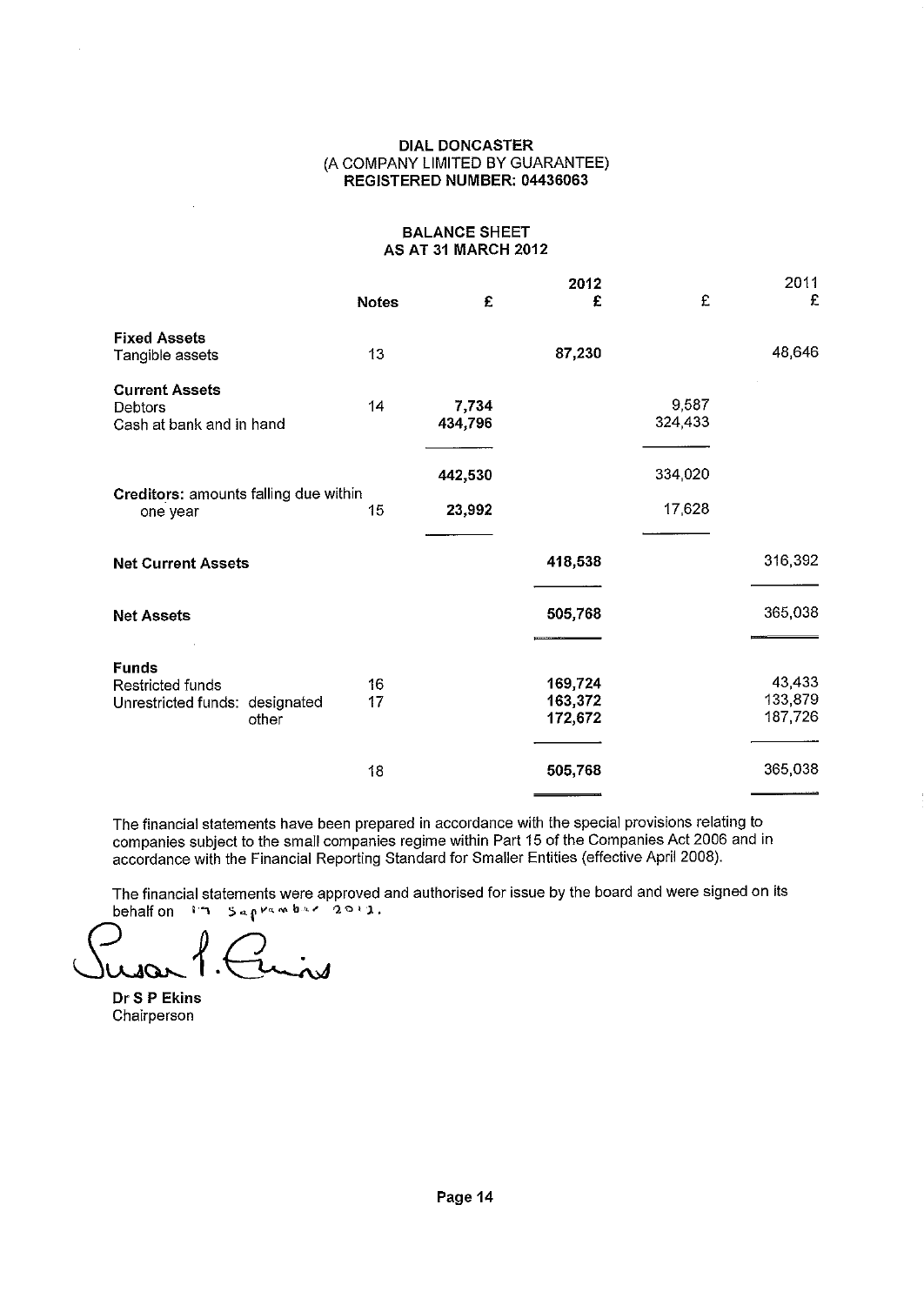### NOTES TO THE FINANCIAL STATEMENTS FOR THE YEAR ENDED 31 MARCH 2012

### 1. ACCOUNTING POLICIES

The principal accounting policies are summarised below. The accounting policies have been applied consistently throughout the year and in the preceding year.

#### a) Basis of preparation of financial statements

The financial statements have been prepared under the historical cost basis and in accordance with the Financial Standard Reporting for Smaller Entities (effective April 2008) and the Statement of Recommended Practice — Accounting and Reporting for Charities (SORP 2005) issued by the Charity Commission in April 2005.

The financial statements have also been prepared in accordance with the Companies Act 2006 and the Charities (Accounts and Reports) Regulations 2008.

#### b) Fund accounting

Unrestricted funds are available for use at the discretion of the Trustees in furtherance of the general objectives of the charity.

Restricted funds are to be used for specific purposes as laid down by the donor. Expenditure, which meets these criteria, is charged to the fund, together with a fair allocation of governance costs.

Designated funds are held as a provision against future costs arising from any necessary run down in activity due to reduction or withdrawal of funding of the charity by the main grant providers.

### c) Incoming resources

All incoming resources are included in the statement of financial activities when the charity is entitled to the income and the amount can be quantified with reasonable accuracy. The following specific policies are applied to particular categories of income:

- Voluntary income is received by way of grants, donations and gifts and is included in full in the Statement of Financial Activities when receivable. Grants, where entitlement is not conditional on the delivery of a specific performance by the charity, are recognised when the charity becomes unconditionally entitled to the grant.
- Items donated for resale through the charity's shops are included as incoming resources within activities for generating funds when they are sold.
- Donated assets, services and facilities are included at the value to the charity where this can be quantified. The value of services provided by volunteers has not been included in these accounts.
- Investment income is included when receivable.
- Incoming resources from grants, where related to performance and specific deliverables, are accounted for as the charity earns the right to consideration by its performance.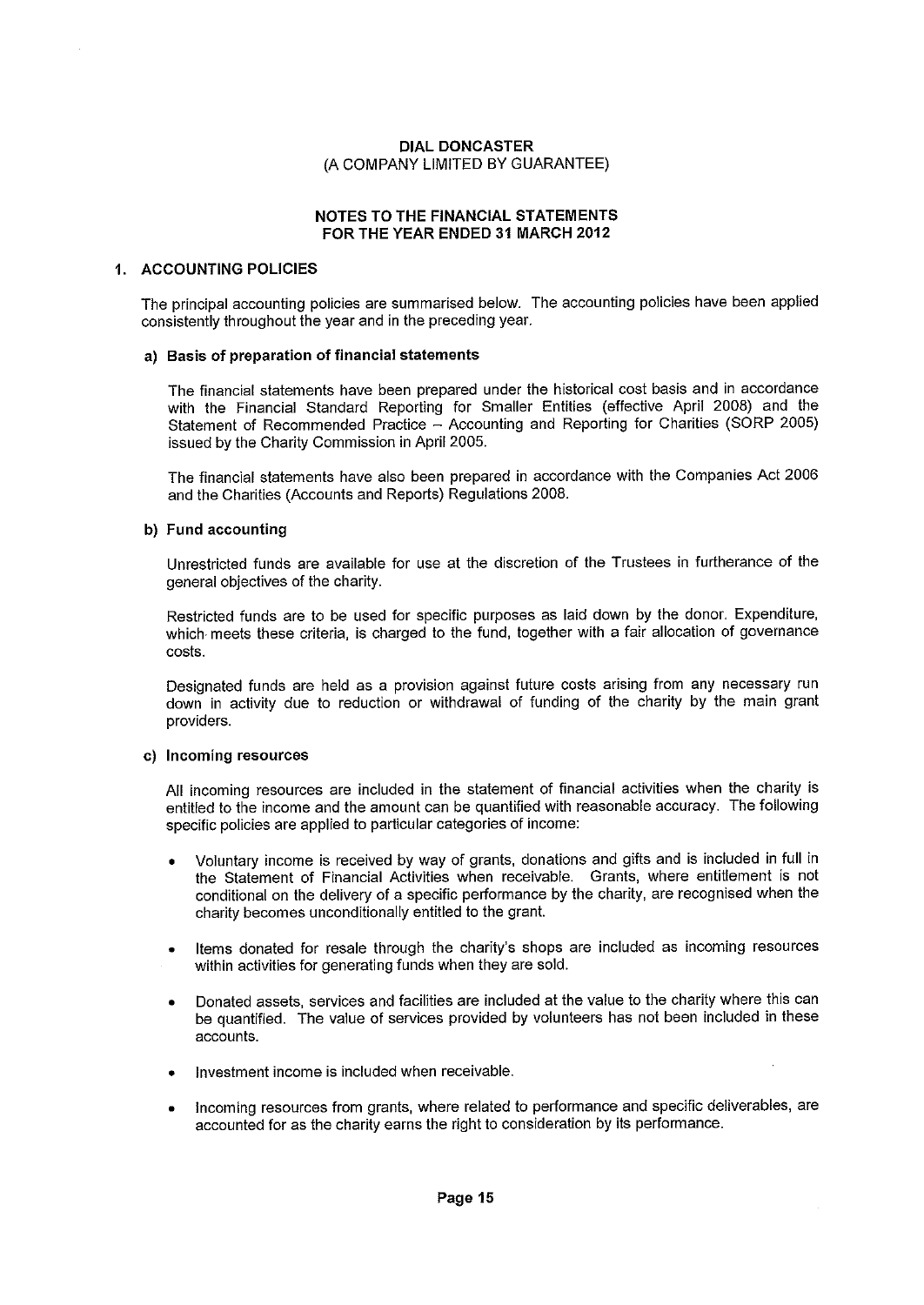#### NOTES TO THE FINANCIAL STATEMENTS FOR THE YEAR ENDED 31 MARCH 2012

#### 1. ACCOUNTING POLICIES (continued)

#### d) Resources expended

Expenditure is recognised on an accruals basis as a liability is incurred. Expenditure includes any VAT which cannot be fully recovered, and is reported as part of the expenditure to which it relates:

- Costs of generating funds comprise the costs associated with attracting voluntary income and the costs of trading for fundraising purposes including the charity's shops.
- Charitable expenditure comprises those costs incurred by the charity in the delivery of its activities and services for its beneficiaries. It includes both costs that can be allocated directly to such activities and those costs of an indirect nature necessary to support them.
- Governance costs include those costs associated with meeting the constitutional and statutory requirements of the charity and include the audit fees and costs linked to the strategic management of the charity.
- All costs are allocated between the expenditure categories of the SoFA on a basis designed to reflect the use of the resource. Costs relating to a particular activity are allocated directly; others are apportioned on an appropriate basis, eg floor areas, per capita or estimated usage as set out in Note 8.

#### e) Tangible fixed assets

Tangible fixed assets are stated at cost less depreciation. Depreciation is provided at rates calculated to write off the cost of fixed assets, less their estimated residual value, over their expected useful lives on the following bases:

| Motor vehicles                          | 25% reducing balance |
|-----------------------------------------|----------------------|
| Fixtures, fittings and office equipment | 20% reducing balance |
| Computer equipment                      | 25% straight line    |
|                                         |                      |

Assets for hire

| ۰ | Blackpool holiday lodge     | 10% straight line    |
|---|-----------------------------|----------------------|
|   | Mablethorpe holiday caravan | 10% straight line    |
|   | Mobile HDU                  | 25% reducing balance |

The charity does not capitalise assets that cost less than £500.

#### f) Operating leases

Rentals payable under operating leases are charged in the Statement of Financial Activities evenly over the period of each lease.

#### g) Pensions

The charity operates a defined contribution pension scheme and the pension charge in the profit and loss account represents the amounts payable by the charity to the fund in respect of the period.

#### h) Realised gains and losses

Realised gains and losses arising on disposal of tangible fixed assets are included in the Statement of Financial Activities as an incoming resource for a gain and as resources expended for a loss.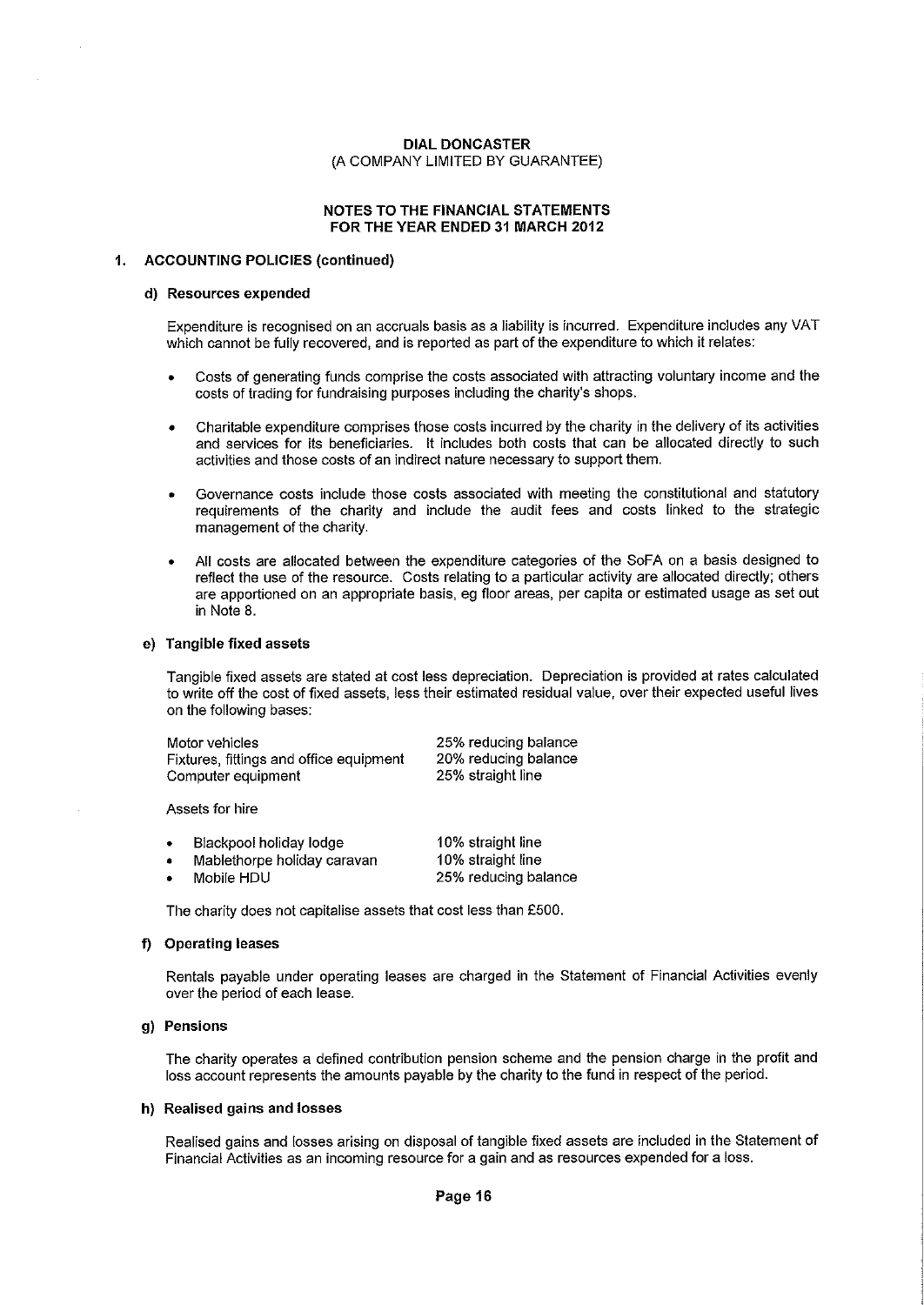### **NOTES TO THE FINANCIAL STATEMENTS FOR THE YEAR ENDED 31 MARCH 2012**

# **2. DONATIONS**

 $\hat{\mathcal{A}}$ 

|                                | <b>Unrestricted</b><br><b>Funds</b><br>2012<br>£ | <b>Restricted</b><br><b>Funds</b><br>2012<br>£ | <b>Total</b><br><b>Funds</b><br>2012<br>£ | Total<br>Funds<br>2011<br>£ |
|--------------------------------|--------------------------------------------------|------------------------------------------------|-------------------------------------------|-----------------------------|
| Donations                      | 2,609                                            | $\blacksquare$                                 | 2,609                                     | 4,274                       |
| <b>INVESTMENT INCOME</b><br>3. |                                                  |                                                | 2012<br>£                                 | 2011<br>£                   |
| <b>Bank interest</b>           |                                                  |                                                | 570                                       | 185                         |

# **4. INCOMING RESOURCES FROM ACTIVITIES TO FURTHER THE CHARITY'S OBJECTIVES**

|                                         | <b>Unrestricted</b><br><b>Funds</b><br>2012<br>£ | <b>Restricted</b><br><b>Funds</b><br>2012<br>£ | Total<br><b>Funds</b><br>2012<br>£ | Total<br><b>Funds</b><br>2011<br>£ |
|-----------------------------------------|--------------------------------------------------|------------------------------------------------|------------------------------------|------------------------------------|
|                                         |                                                  |                                                |                                    |                                    |
| Big Lottery Fund Grant:                 |                                                  |                                                |                                    |                                    |
| - Reaching Communities (1)              |                                                  | 56,186                                         | 56,186                             | 55,579                             |
| - Reaching Communities (2)              |                                                  | 131,565                                        | 131,565                            | 127,738                            |
| - Advice Services                       |                                                  | 65,656                                         | 65,656                             |                                    |
| - Supporting Change & Improvement       |                                                  |                                                |                                    |                                    |
| (Schools)                               |                                                  | 9779                                           | 9,779                              |                                    |
| - Supporting Change & Improvement (HBE) |                                                  | 9,900                                          | 9,900                              |                                    |
| - Doncaster Advice Service              |                                                  |                                                |                                    |                                    |
| Partnership (DASP)                      |                                                  | 51,378                                         | 51,378                             | 50,426                             |
| Coalfield Regeneration Trust:           |                                                  |                                                |                                    |                                    |
| - Financial Inclusion Officer           |                                                  |                                                |                                    | 21,200                             |
| - Volunteer Coordinator                 |                                                  | 13,095                                         | 13,095                             |                                    |
| Doncaster Metropolitan Borough Council: |                                                  |                                                |                                    |                                    |
| - Local Authority Grant                 | 108,540                                          |                                                | 108,540                            | 113,350                            |
| - Aiming High                           |                                                  | 50,000                                         | 50,000                             |                                    |
| <b>NHS Doncaster</b>                    |                                                  |                                                |                                    |                                    |
| - DIAL On Line                          |                                                  |                                                |                                    | 62,090                             |
| - Doncaster Debt/Money Advice Service   |                                                  |                                                |                                    | 50,356                             |
| Doncaster PCT                           | 8,119                                            |                                                | 8,119                              |                                    |
| Lloyds TSB - Personalisation            |                                                  | 12.500                                         | 12,500                             | 12,500                             |
| <b>NLDC</b>                             |                                                  | 6,999                                          | 6,999                              |                                    |
| Wheelchair hire                         |                                                  | 2.731                                          | 2,731                              |                                    |
|                                         | 116,659                                          | 409,789                                        | 526,448                            | 493,239                            |
|                                         |                                                  |                                                |                                    |                                    |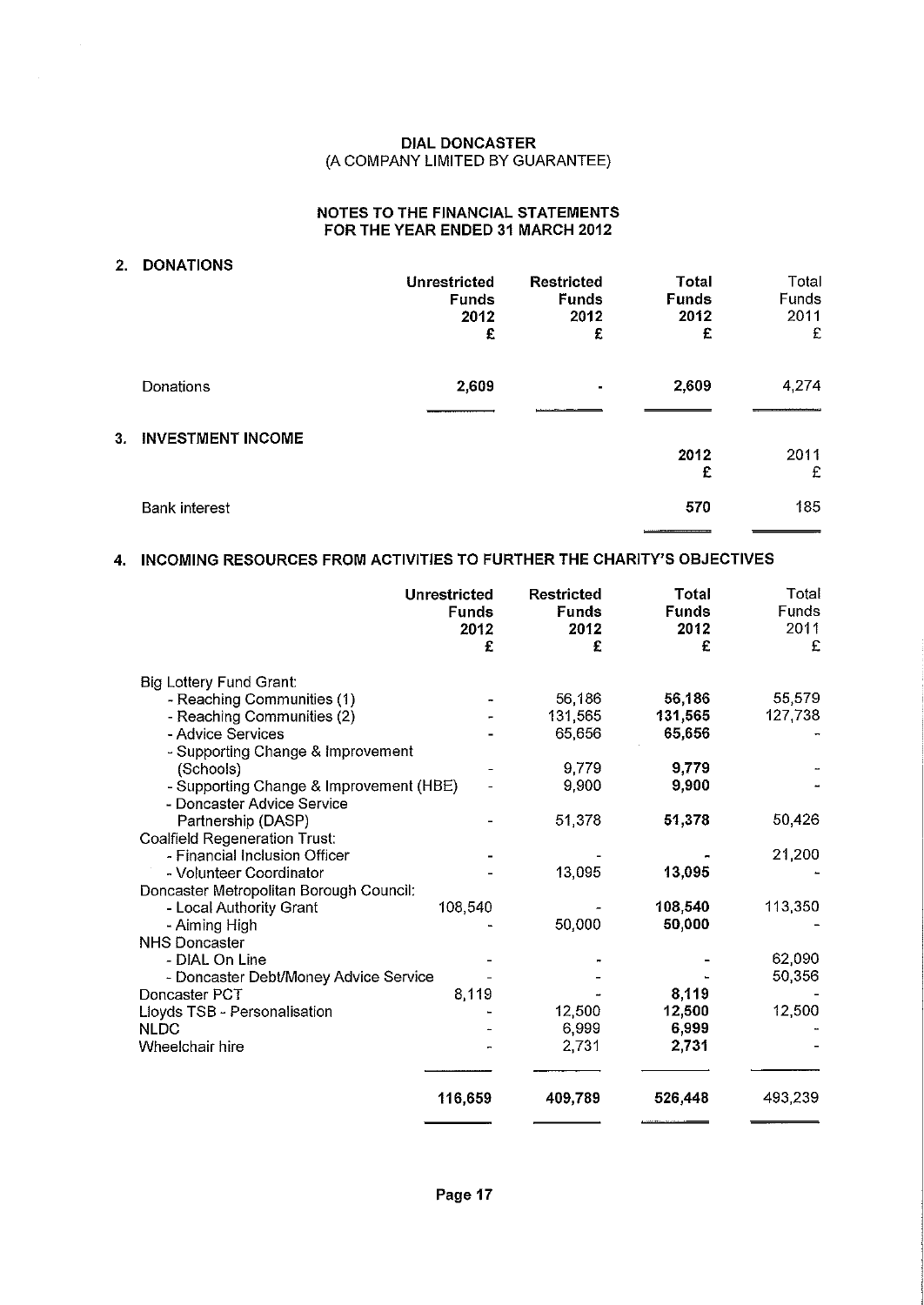$\sim$   $\sim$ 

### **NOTES TO THE FINANCIAL STATEMENTS FOR THE YEAR ENDED 31 MARCH 2012**

# **5. COSTS OF GENERATING FUNDS**

|                              | Unrestricted | Restricted     | Total        | Total   |
|------------------------------|--------------|----------------|--------------|---------|
|                              | <b>Funds</b> | <b>Funds</b>   | <b>Funds</b> | Funds   |
|                              | 2012         | 2012           | 2012         | 2011    |
|                              | £            | £              | £            | £       |
| Premises and operating costs | 80,434       | ۰              | 80,434       | 87,069  |
| Payroll                      | 91,642       | $\blacksquare$ | 91,642       | 76,067  |
| Publications & fund raising  | 191          | $\mathbf{r}$   | 191          | 291     |
|                              | 172,267      | ٠              | 172,267      | 163,427 |

Costs of operating the charity shops have been included above. The 2011 comparatives have been restated for consistency.

#### **6. DIRECT CHARITABLE EXPENDITURE**

|                                      | <b>Unrestricted</b> | <b>Restricted</b> | <b>Total</b> | Total   |  |
|--------------------------------------|---------------------|-------------------|--------------|---------|--|
|                                      | <b>Funds</b>        | <b>Funds</b>      | <b>Funds</b> | Funds   |  |
|                                      | 2012                | 2012              | 2012         | 2011    |  |
|                                      | £                   | £                 | £            | £       |  |
| Set up costs                         |                     |                   |              | 762     |  |
| Blackpool holiday home               | 5,857               |                   | 5,857        | 8,755   |  |
| Wheelchair costs                     |                     | 5,771             | 5,771        | 1,404   |  |
| HDU                                  | 2,388               |                   | 2,388        |         |  |
| Mablethorpe holiday caravan          | 3,512               |                   | 3,512        |         |  |
| People carrier                       | 1,095               |                   | 1,095        |         |  |
| Printing, stationery and advertising | 346                 | 1,944             | 2,290        | 6,173   |  |
| Telephone and postage                | 2,116               | 4,876             | 6,992        | 7,361   |  |
| Sundries                             | 1,314               | 373               | 1,687        | 5,704   |  |
| Repairs                              | 663                 | 8                 | 671          | 7,708   |  |
| <b>Computer Supplies</b>             | 448                 |                   | 448          | 246     |  |
| Payroll                              | 104,719             | 201,887           | 306,606      | 308,186 |  |
| Staff training and expenses          | 224                 | 4,109             | 4,333        | 21,484  |  |
| Rent                                 | 15,405              | 6,061             | 21,466       | 16,238  |  |
| Promotion                            | (2, 313)            | 14,690            | 12,377       | 16,312  |  |
| Motor expenses                       | 604                 | 12,722            | 13,326       | 4,447   |  |
| Monitoring and evaluation            |                     | 3,428             | 3,428        | 3,316   |  |
| Subscriptions                        | 407                 |                   | 407          | 2,067   |  |
| Volunteer expenses                   | 77                  | 4,092             | 4,169        | 10,684  |  |
| Depreciation                         | 8,123               | 12,998            | 21,121       | 17,804  |  |
| Loss on disposals                    | 457                 |                   | 457          |         |  |
| Radar keys                           |                     |                   |              | 463     |  |
| Insurance                            | 1,334               | 2,660             | 3,994        | 2,793   |  |
| Professional charges                 | 121                 | 2,593             | 2,714        | 2,419   |  |
| Recruitment                          | 396                 | 399               | 795          |         |  |
| Ethnic minorities                    |                     | 4,283             | 4,283        | 4,318   |  |
| Quality marks                        | 5,616               |                   | 5,616        | 2,115   |  |
| P A Testing                          |                     |                   |              | 966     |  |
| Publication                          |                     | 604               | 604          |         |  |
|                                      |                     |                   |              |         |  |
|                                      | 152,909             | 283,498           | 436,407      | 451,725 |  |
|                                      | Page 18             |                   |              |         |  |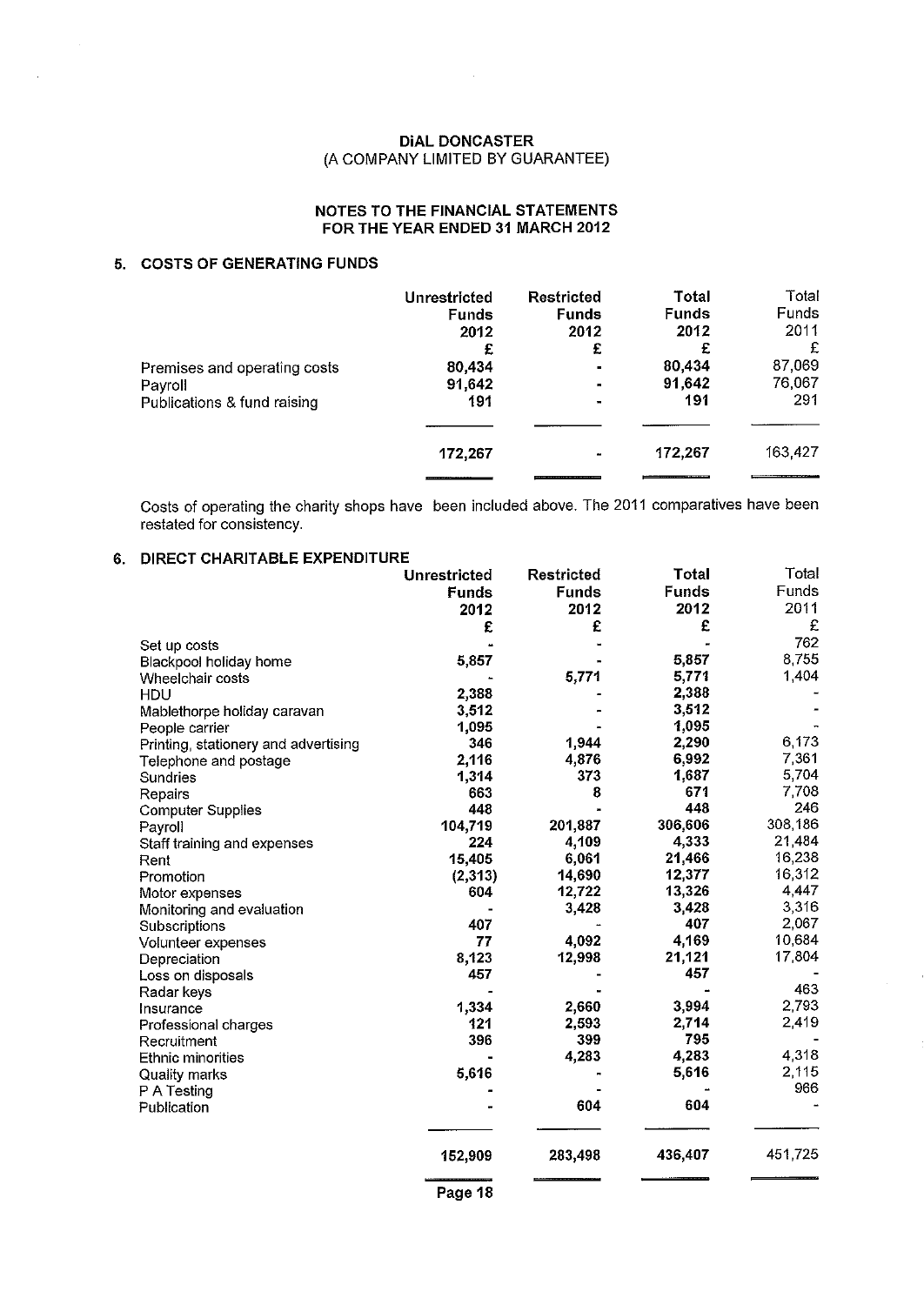### **NOTES TO THE FINANCIAL STATEMENTS FOR THE YEAR ENDED 31 MARCH 2012**

### **7. GOVERNANCE COSTS**

|                     | <b>Unrestricted</b><br><b>Funds</b><br>2012 | <b>Restricted</b><br><b>Funds</b><br>2012 | <b>Total</b><br><b>Funds</b><br>2012 | Total<br>Funds<br>2011 |
|---------------------|---------------------------------------------|-------------------------------------------|--------------------------------------|------------------------|
|                     | £                                           | £                                         | £                                    | £                      |
| Payroll             | 5,850                                       | $\blacksquare$                            | 5,850                                | 5,560                  |
| Professional        | 2,800                                       |                                           | 2,800                                | 2,600                  |
| Insurance           | 1,860                                       | -                                         | 1,860                                | 1,480                  |
| <b>Bank charges</b> | 110                                         | -                                         | 110                                  | 78                     |
|                     |                                             |                                           |                                      |                        |
|                     | 10,620                                      | $\blacksquare$                            | 10,620                               | 9,718                  |
|                     |                                             |                                           |                                      |                        |

# **8. GOVERNANCE COSTS (BASIS OF ALLOCATION)**

Governance costs are calculated as follows:

- An apportionment of wages based on staff time of the wages of workers
- The audit fees for the organisation
- An apportionment of the insurance fees for the organisation
- The bank charges for the organisation

# **9. NET INCOMING RESOURCES FOR THE YEAR**

| This is stated after charging:                         | 2012<br>£      | 2011<br>£      |
|--------------------------------------------------------|----------------|----------------|
| Depreciation<br>Loss on disposal of fixed assets       | 21,121<br>457  | 17,804         |
| Auditor's remuneration:<br>- audit<br>- other services | 2,800<br>1,600 | 2,600<br>1,600 |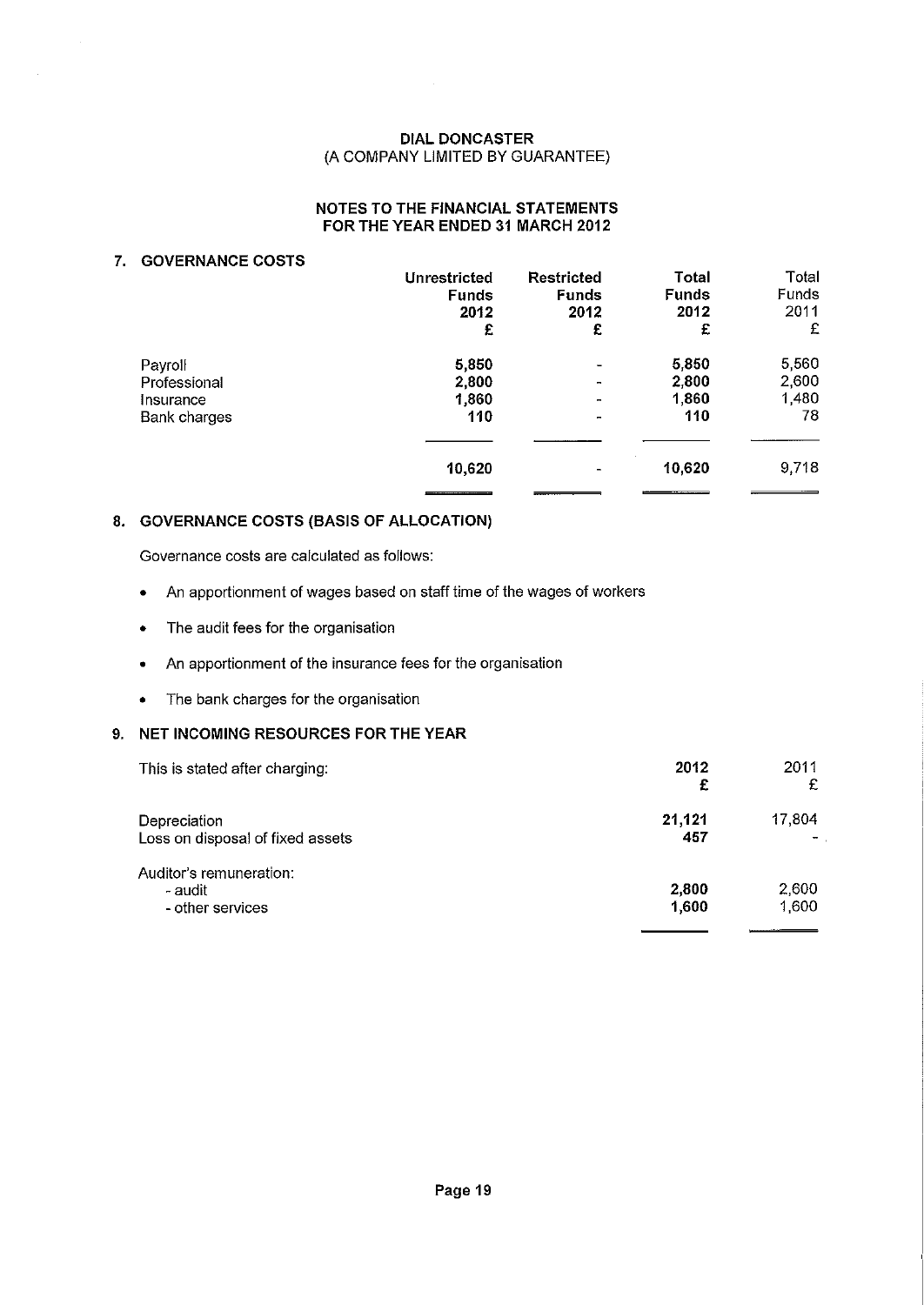### **NOTES TO THE FINANCIAL STATEMENTS FOR THE YEAR ENDED 31 MARCH 2012**

### **10. STAFF COSTS AND NUMBERS**

|                                                 | 2012          | 2011          |
|-------------------------------------------------|---------------|---------------|
| Staff costs were as follows:                    | £             | £             |
| Salaries and wages                              | 416,109       | 419,255       |
| Volunteers' expenses                            | 12,233        | 10,684        |
| Training costs and recruitment                  | 5,268         | 1,538         |
|                                                 |               |               |
|                                                 | 433,610       | 431,477       |
|                                                 |               |               |
| No employee earned more than £60,000 per annum. |               |               |
|                                                 | 2012          | 2011          |
| Average number of employees                     | <b>Number</b> | <b>Number</b> |
| Staff                                           | 21            | 21            |
| Volunteers                                      | 39            | 38            |

### **11. TRUSTEE REMUNERATION & RELATED PARTY TRANSACTIONS**

 $\mathcal{L}$ 

No members of the Management Committee received any remuneration during the year. Travel costs amounting to *ENII* (2011: *ENII)* were reimbursed to 0 (2011: 0) members of the Management Committee.

No Trustee or other person related to the charity had any personal interest in any contract or transaction entered into by the charity during the year (2011: Nil).

# **12. TAXATION**

No provision is made for taxation as the company is a charity entitled to the exemption afforded by Section 505 of the Income and Corporation Taxes Act 1988.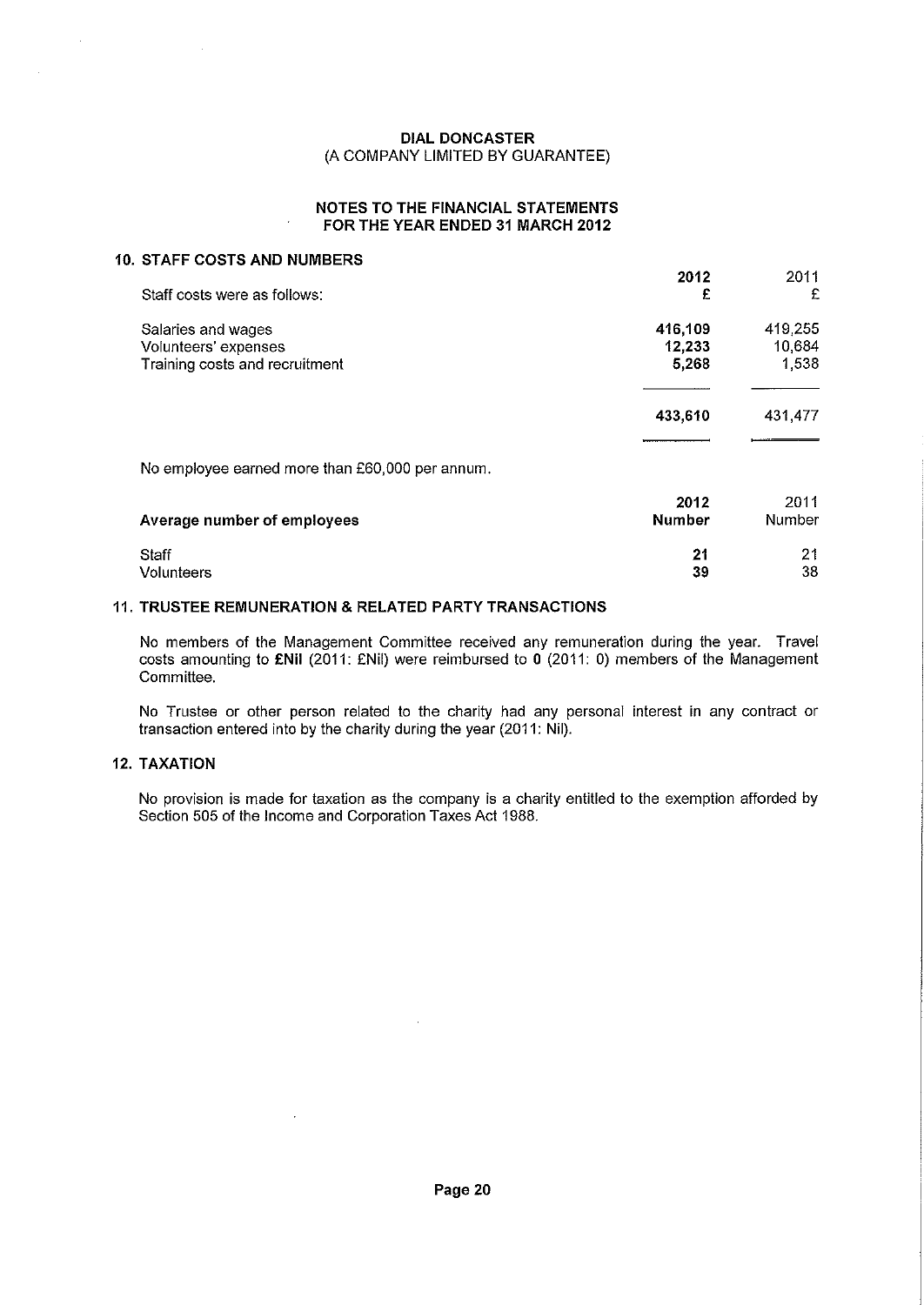### **NOTES TO THE FINANCIAL STATEMENTS FOR THE YEAR ENDED 31 MARCH 2012**

### **13. TANGIBLE FIXED ASSETS**

 $\bar{z}$ 

 $\bar{\psi}$ 

|                                                                                   | Motor vehicles,<br>fixtures,<br>fittings &<br>computer<br>equipment<br>£ | <b>Assets</b><br>for<br><b>Hire</b><br>£ | <b>Total</b><br>£          |
|-----------------------------------------------------------------------------------|--------------------------------------------------------------------------|------------------------------------------|----------------------------|
| <b>Cost or valuation</b>                                                          |                                                                          |                                          |                            |
| At 1 April 2011<br>Additions<br>Disposals                                         | 112,387<br>23,162<br>(905)                                               | 21,096<br>37,000                         | 133,483<br>60,162<br>(905) |
| At 31 March 2012                                                                  | 134,644                                                                  | 58,096                                   | 192,740                    |
|                                                                                   |                                                                          |                                          |                            |
| Depreciation<br>At 1 April 2011<br>Charge for the year<br>Eliminated on disposals | 76,557<br>12,609<br>(448)                                                | 8,280<br>8,512                           | 84,837<br>21,121<br>(448)  |
| At 31 March 2012                                                                  | 88,718                                                                   | 16,792                                   | 105,510                    |
| Net book value                                                                    |                                                                          |                                          |                            |
| At 31 March 2012                                                                  | 45,926                                                                   | 41,304                                   | 87,230                     |
| At 1 April 2011                                                                   | 35,830                                                                   | 12,816                                   | 48,646                     |
| 14. DEBTORS                                                                       |                                                                          | 2012                                     | 2011                       |
|                                                                                   |                                                                          | £                                        | £                          |
| Prepayments and accrued income                                                    |                                                                          | 7,734                                    | 9,587                      |
| <b>15. CREDITORS</b>                                                              |                                                                          |                                          |                            |
|                                                                                   |                                                                          | 2012<br>£                                | 2011<br>£                  |
| Amounts falling due within one year:<br>Taxation and social security              |                                                                          | 8,712                                    | 8,810                      |
| Other creditors and deferred income                                               |                                                                          | 15,280                                   | 8,818                      |
|                                                                                   |                                                                          | 23,992                                   | 17,628                     |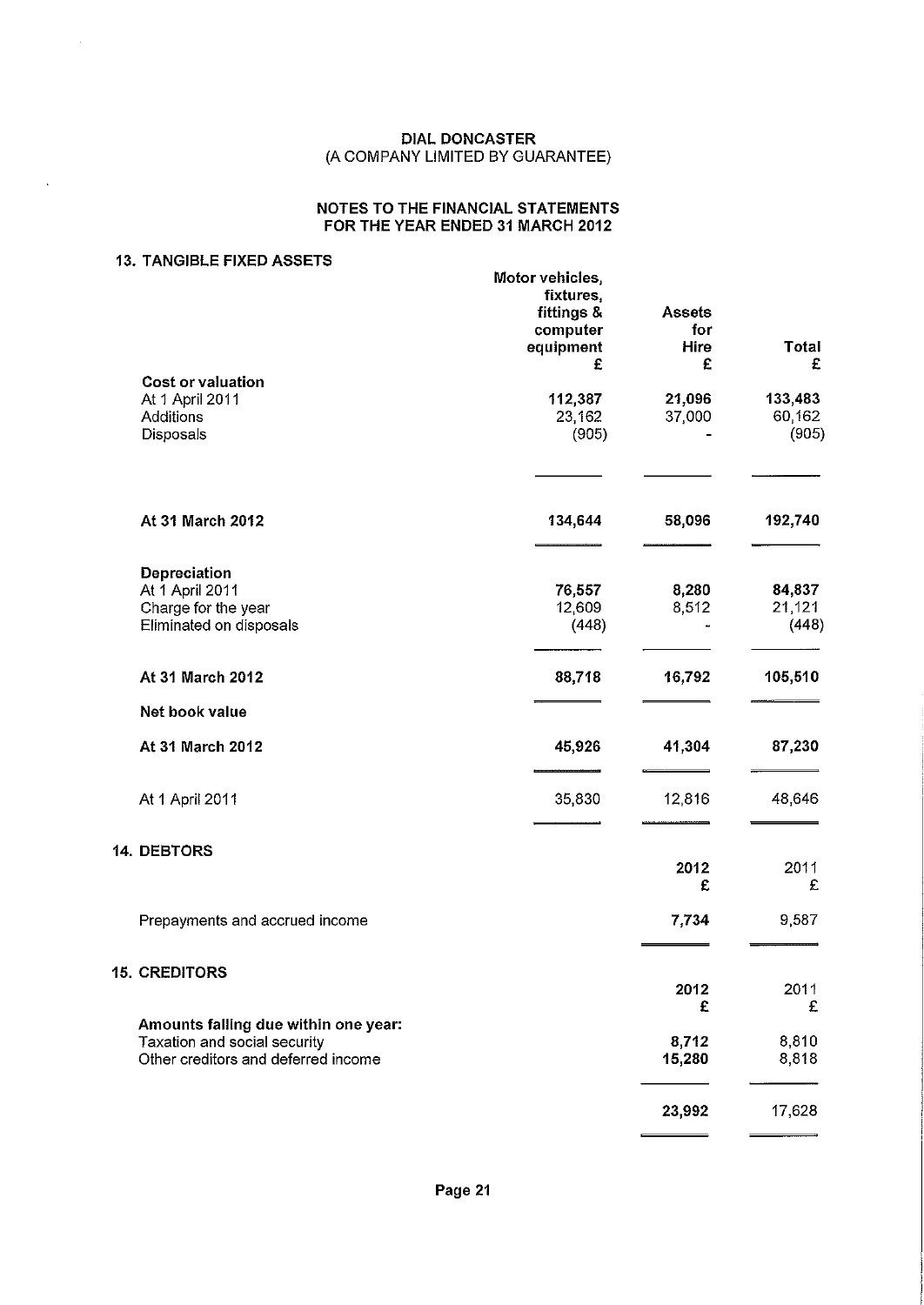### **NOTES TO THE FINANCIAL STATEMENTS FOR THE YEAR ENDED 31 MARCH 2012**

### **16. RESTRICTED FUNDS**

 $\sim$ 

|                                        | <b>Balance</b> | <b>Movement in resources</b> |                   | Fund            | <b>Balance</b> |
|----------------------------------------|----------------|------------------------------|-------------------|-----------------|----------------|
|                                        | 01.04.11       |                              | Incoming Outgoing | <b>Transfer</b> | 31.03.12       |
|                                        | £              | £                            | £                 | £               | £              |
| Big Lottery Fund Grant:                |                |                              |                   |                 |                |
| - Reaching Communities (1)             | 785            | 56,186                       | 56,971            |                 |                |
| - Reaching Communities (2)             |                | 131,565                      | 131,565           |                 |                |
| - Advice Services                      |                | 65,656                       |                   |                 | 65,656         |
| - Supporting Change & Improvement      |                |                              |                   |                 |                |
| - Schools                              |                | 9,779                        |                   |                 | 9,779          |
| $-HBE$                                 |                | 9,900                        |                   |                 | 9,900          |
| - Doncaster Advice Service Partnership | 3,590          | 51,378                       | 51,241            |                 | 3,727          |
| Lloyds TSB - personalisation           | 9,945          | 12,500                       | 11,427            |                 | 11,018         |
| <b>NLDC</b>                            |                | 6,999                        | 216               |                 | 6,783          |
| <b>Coalfield Regeneration Trust:</b>   |                |                              |                   |                 |                |
| - Van                                  | 9,658          |                              | 2,208             |                 | 7,450          |
| - Security                             | 2,830          |                              | 566               |                 | 2,264          |
| - Volunteer Co-ordinator               |                | 13,095                       | 10,736            |                 | 2,359          |
| South Yorkshire Key Fund               |                |                              |                   |                 |                |
| - Shop                                 | 111            |                              | 111               |                 |                |
| South Yorkshire Community Foundation   | 3,358          |                              | 3,358             |                 |                |
| <b>DMBC</b>                            |                |                              |                   |                 |                |
| - Roller shutters                      | 158            |                              | 158               |                 |                |
| <b>Wheelchair Hire Service</b>         | 7,063          | 2,731                        | 5,771             |                 | 4,023          |
| Clothworkers Foundation - Van          | 5,935          |                              | 1,340             |                 | 4,595          |
| <b>DMBC Aiming High</b>                |                |                              |                   |                 |                |
| - People Carrier                       |                | 13,000                       | 1,433             |                 | 11,567         |
| - HDU                                  |                | 25,000                       | 5,325             |                 | 19,675         |
| - Mablethorpe Caravan                  |                | 12,000                       | 1,072             |                 | 10,928         |
|                                        |                |                              |                   |                 |                |
|                                        | 43,433         | 409,789                      | 283,498           |                 | 169,724        |
|                                        |                |                              |                   |                 |                |

 $\bar{z}$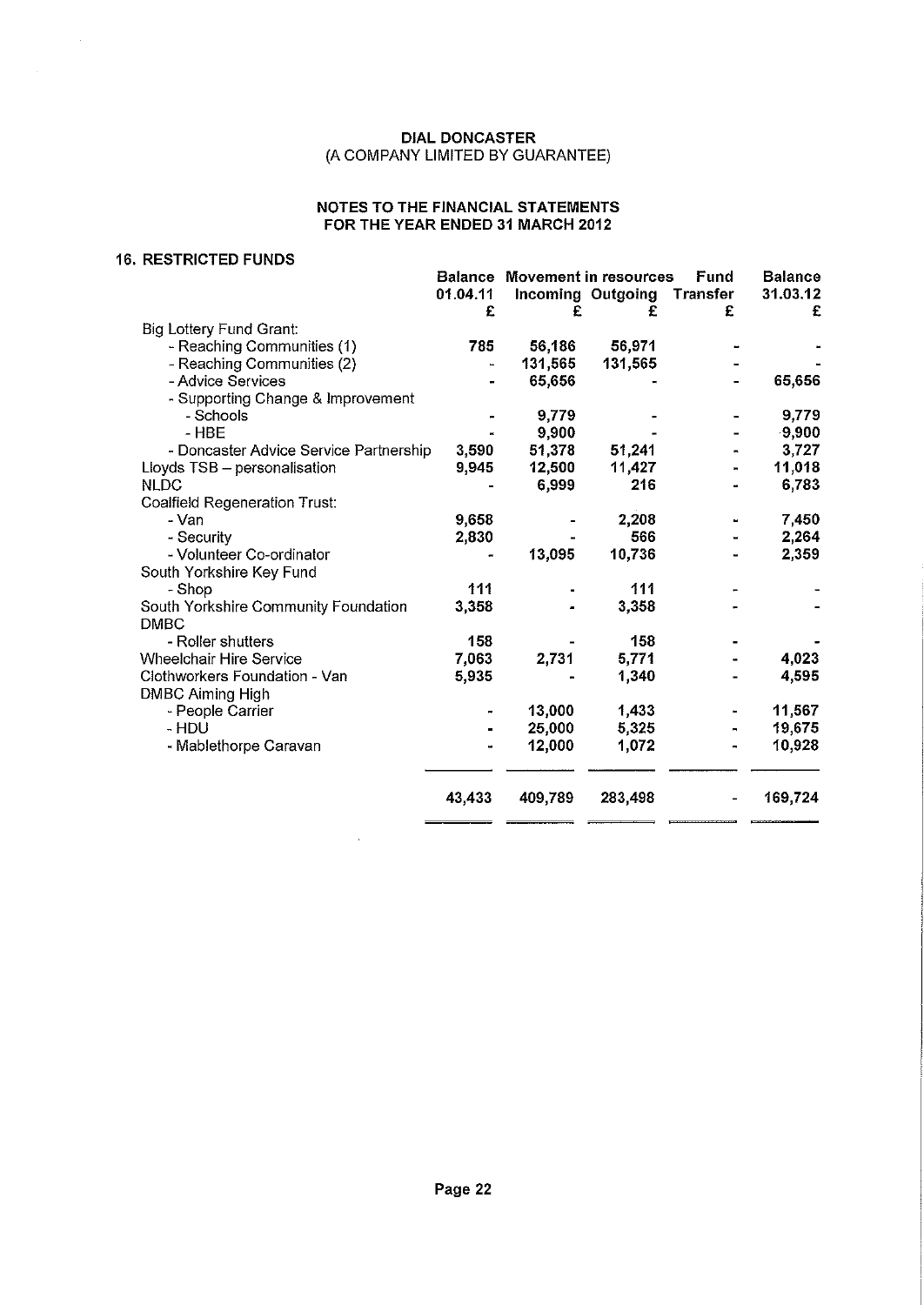#### NOTES TO THE FINANCIAL STATEMENTS FOR THE YEAR ENDED 31 MARCH 2012

#### 16. RESTRICTED FUNDS (continued)

#### Big Lottery Fund

The Big Lottery Fund has supported the following projects:

Reaching Communities (1) - Disability Awareness in Schools project, has proved to be very successful and popular with the children. This employs the Community Development Manager and 1 part time Administrator.

Reaching Communities (2) - Health, Fitness and Finance for Hard to Reach Groups project. This employs a Financial Inclusion Officer, who is working to alleviate poverty amongst disabled, vulnerable and disadvantaged people by teaching them to maximise their income and manage outgoings to reduce potential debt problems. The Helpline Adviser, who is providing help and assistance via the telephone helpline on subjects such as, welfare rights, services and opportunities available to disabled and vulnerable people. The Black and Minority Ethnic Officer who is providing information, advice and advocacy for clients within the ethnic minority communities via the telephone helpline, outreach venues and talks. A part time Administration Officer is supporting the project.

Advice Services — this will fund 1 full time Debt Adviser and 1 part time Admin support. It will enable vulnerable people to break the cycle of debt and deprivation by being educated to budget money, maximise their incomes and plan future finances, helping to improve their quality of life and gain more independence and self esteem.

Supporting Change & Improvement

- This funding will allow DIAL Doncaster to conduct a full evaluation and review of the Disability Awareness training previously delivered in schools. To improve and outline any gaps for the benefit of the school children.
- This funding will enable further training for our Helpline staff with regard to the Personal Independence Payment training, the welfare benefit taking over from Disability Living Allowance. To enable further training on personalisation. To train Trustees and senior members of staff in managing change, moving from grants to contracts and working towards financial stability. An away day is to be held to reshape DIAL Doncaster's services.

Doncaster Advice Service Partnership (DASP) is a network of agencies who provide specialist advice. The partnership includes, Doncaster CAB, Doncaster Housing Advice Centre along with DIAL Doncaster. This project will provide advice and support for housing, debt, welfare benefits and community care issues.

#### Lloyds TSB Foundation

This project employs 1 part time Personalisation Advice Worker, who is providing impartial information, advice and support with personal budgets, so that service users can make informed choices to enhance their lifestyle.

#### Neighbourhood Learning in Deprived Communities

This project will give volunteering opportunities to disabled people. The aim is to give training and mentoring to these people to enable then to gain confidence, learn new skills and have a better prospect of employment.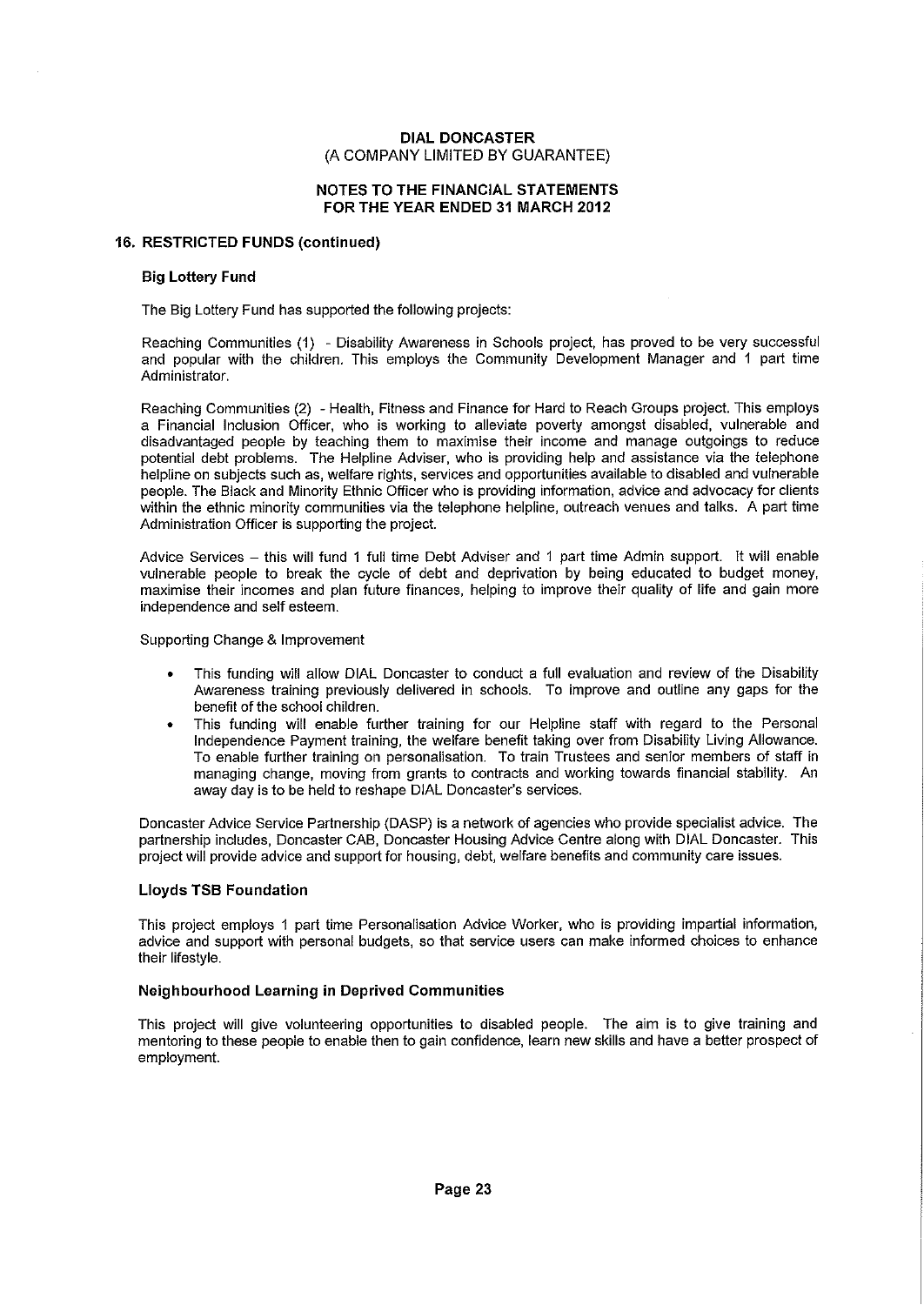### **NOTES TO THE FINANCIAL STATEMENTS FOR THE YEAR ENDED 31 MARCH 2012**

#### **16. RESTRICTED FUNDS (continued)**

#### **Coalfields Regeneration Trust**

The Coalfields Regeneration Trust has supported the following projects:

Capital funding has been received for a van to enable DIAL's Charity Shops to make collections and deliveries, and to take equipment to schools for disability awareness training.

Funding was received for capital items to enable better security for the Armthorpe Charity Shop. This has provided an external security shutter, and internal alarm system.

Volunteer Co-Ordinator - This project will employ 1 Volunteer Co-Ordinator who will work closely with the Volunteer Recruitment Team to recruit Volunteers. To co-ordinate and manage the volunteers and the relationships they come into contact with e.g. Charity Shop Managers, Line Managers and other Volunteers. They will support Volunteers and organise inductions, training programmes and placements. They will motivate and mentor Volunteers in their roles by offering advice and information.

#### **South Yorkshire Key Fund**

Funding received for capital items to set-up the charity shops.

#### **South Yorkshire Community Foundation**

This project supports evening sessions for Youth Groups, such as Cubs, Scouts and similar bodies to raise Disability Awareness.

#### **Doncaster Borough Metropolitan Council**

Small Communities Grants have funded a capital item, electronic roller shutters, enabling greater security measures at the Woodlands Charity Shop.

#### **Wheelchair Hire**

The wheelchair hire generates income by hiring out wheelchairs on a short-term loan basis. This income keeps the wheelchairs in good working order with maintenance and repairs carried out regularly. As and when funds are available new wheelchairs are purchased.

#### **Clothworkers Foundation**

Capital funding received for a new van to enable DIAL's Charity Shops to make collections and deliveries.

#### **Doncaster Metropolitan Borough Council**

DIAL Doncaster is working in partnership with Childrens Disability Team Aiming High, for the Disabled Childrens Project. The Aiming High Team have gifted DIAL Doncaster with a People Carrier, a Mobile High Dependency Changing Unit and a Static Caravan at Mablethorpe. The Aiming High Team commission short breaks for disabled children and young people.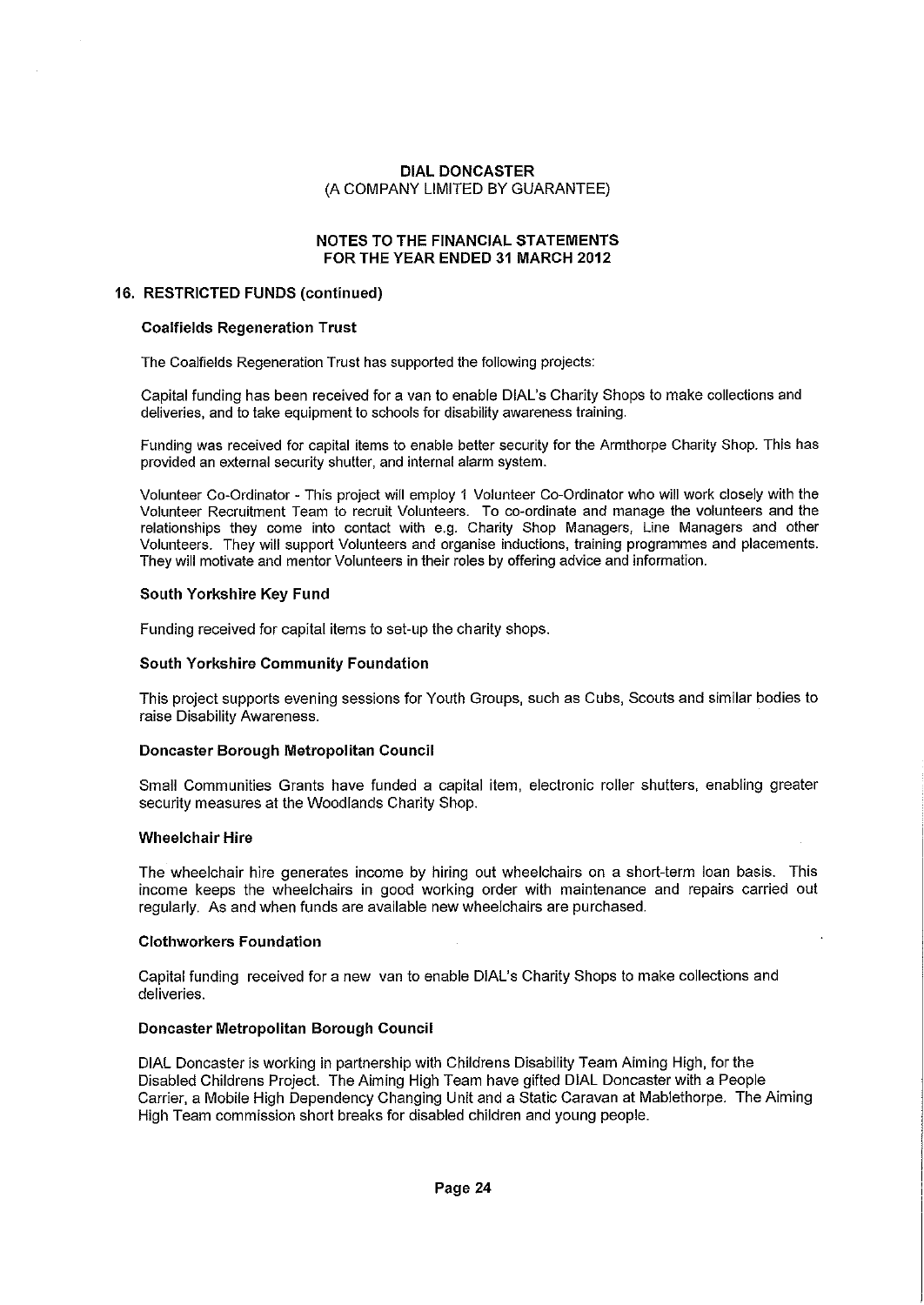#### NOTES TO THE FINANCIAL STATEMENTS FOR THE YEAR ENDED 31 MARCH 2012

#### 17. DESIGNATED FUNDS

A part of the accumulated balance of unrestricted funds is held as a provision against future costs arising from any necessary run down in activity due to reduction or withdrawal of funding of the charity by our main grant providers. The sum, which is estimated would be required, is based upon operating costs for a period of three months, together with the costs of staff redundancies.

#### 18. ANALYSIS OF NET ASSETS BETWEEN FUNDS

Included in the restricted fund balance of £169,724 above are fixed assets amounting to £56,338 held by the charity. The split of the restricted funds to include fixed assets is as follows:

|                                           | <b>Tangible</b> | <b>Net</b> |         |
|-------------------------------------------|-----------------|------------|---------|
|                                           | <b>Fixed</b>    | Current    |         |
|                                           | <b>Assets</b>   | Assets     | Total   |
|                                           | £               | £          | £       |
| Doncaster Advice Service Partnership      |                 | 65,656     | 65,656  |
| Supporting Change & Improvement - Schools |                 | 9,779      | 9,779   |
| Supporting Change & Improvement - HBE     |                 | 9,900      | 9,900   |
| Doncaster Advice Service Partnership      |                 | 3,727      | 3,727   |
| Lloyds TSB - personalisation              |                 | 11,018     | 11,018  |
| <b>NLDC</b>                               |                 | 6,783      | 6,783   |
| <b>Coalfields Regeneration Trust</b>      |                 |            |         |
| - Van                                     | 6,601           | 849        | 7,450   |
| - Security                                | 2,264           |            | 2,264   |
| - Volunteer Co-ordinator                  |                 | 2,359      | 2,359   |
| <b>Wheelchair Hire Service</b>            | 708             | 3,315      | 4,023   |
| Clothworkers Foundation - Van             | 4.595           |            | 4,595   |
| <b>DMBC Aiming High</b>                   |                 |            |         |
| - People Carrier                          | 11,567          |            | 11,567  |
| - HDU                                     | 19,675          |            | 19,675  |
| - Mablethorpe Caravan                     | 10,928          |            | 10,928  |
|                                           | 56,338          | 113,386    | 169,724 |
| <b>Restricted funds</b>                   | 56,338          | 113,386    | 169,724 |
| Designated funds                          |                 | 163,372    | 163,372 |
| Unrestricted funds                        | 30,892          | 141,780    | 172,672 |
|                                           | 87,230          | 418,538    | 505,768 |

Due to the nature of the charity, it is impracticable to fully segregate fixed assets between those used for direct charitable purposes and those used for other purposes.